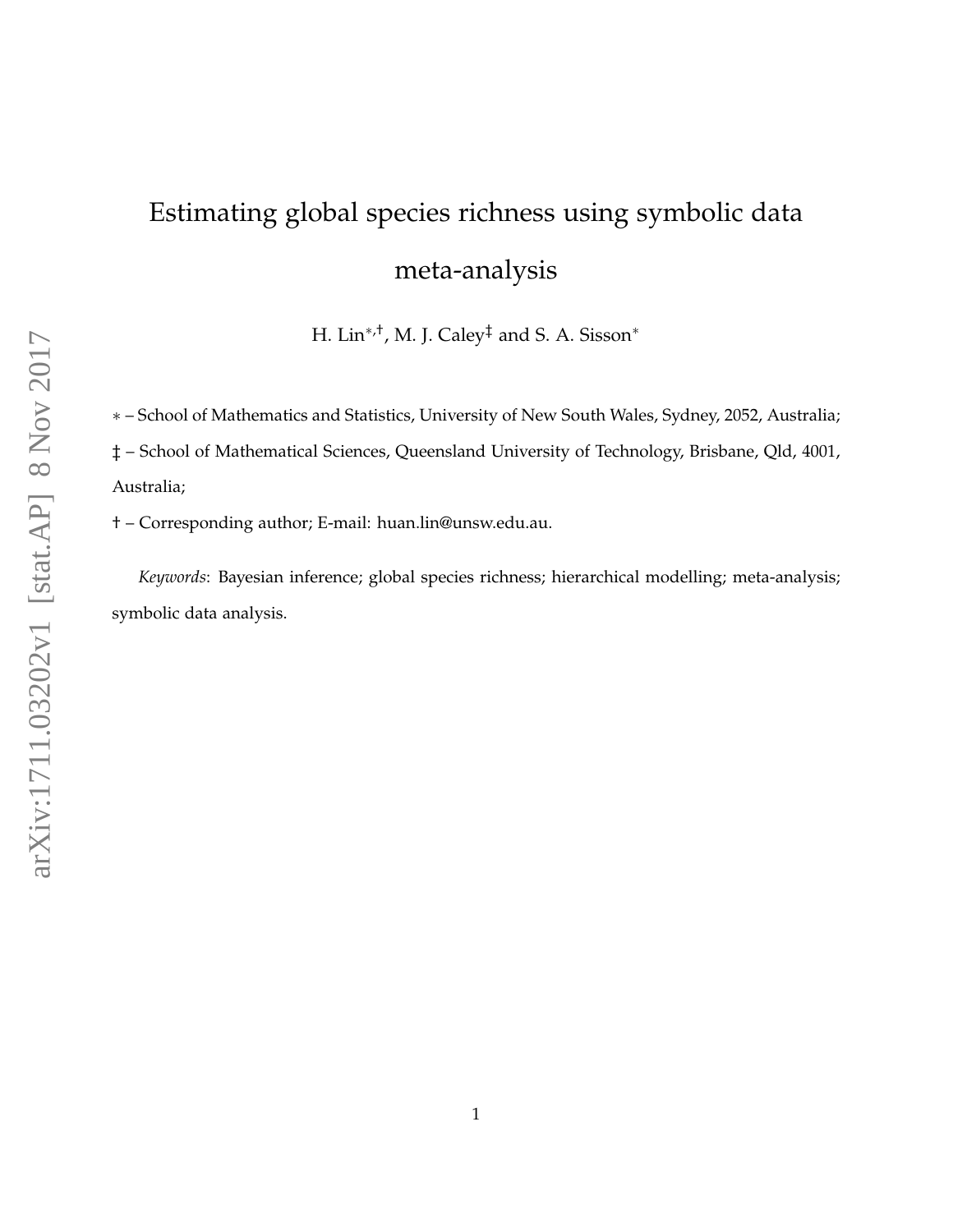# **Abstract**

Global species richness is a key biodiversity metric. Concerns continue to grow over its decline

- <sup>3</sup> due to overexploitation and habitat destruction by humans. Despite recent efforts to estimate global species richness, the resulting estimates have been highly uncertain and often logically inconsistent. Estimates lower down either the taxonomic or geographic hierarchies are often larger
- <sup>6</sup> than those above. Further, these estimates have been typically represented in a wide variety of forms, including intervals (*a*, *b*), point estimates with no uncertainty, and point estimates with either symmetrical or asymmetrical bounds, making it difficult to combine information across
- <sup>9</sup> different estimates. Here, we develop a Bayesian hierarchical approach to estimate the global species richness that combines 45 estimates from published studies. The data mix of intervals and point estimates are reconciled using techniques from symbolic data analysis. This approach
- <sup>12</sup> allows us to recover interval estimates at each species level, even when data are partially or wholly unobserved, while respecting logical constraints, and to determine the effects of estimation on the whole hierarchy of obtaining future estimates for particular taxa at various levels
- <sup>15</sup> in the hierarchy. Our estimate of global species richness from this meta analysis of 22.3 (11.2, 36.3) million eukaryotic species is substantially greater than some recent estimates. While our estimates combine information from many different studies using a variety of estimation meth-
- <sup>18</sup> ods, it is not our intention that these estimates be treated as consensus values, but rather a joint estimate based on prior information currently available that will and should be updated as new information becomes available. A measure of success of this method is that this estimate
- <sup>21</sup> will change as new information becomes available and eventually stabilise. The uncertainties reported here should guide where additional research resources are directed to improve these estimates. It should no longer be sufficient to simply erect a new method of estimation and claim
- <sup>24</sup> its primacy without careful justification and progressive validation into the future.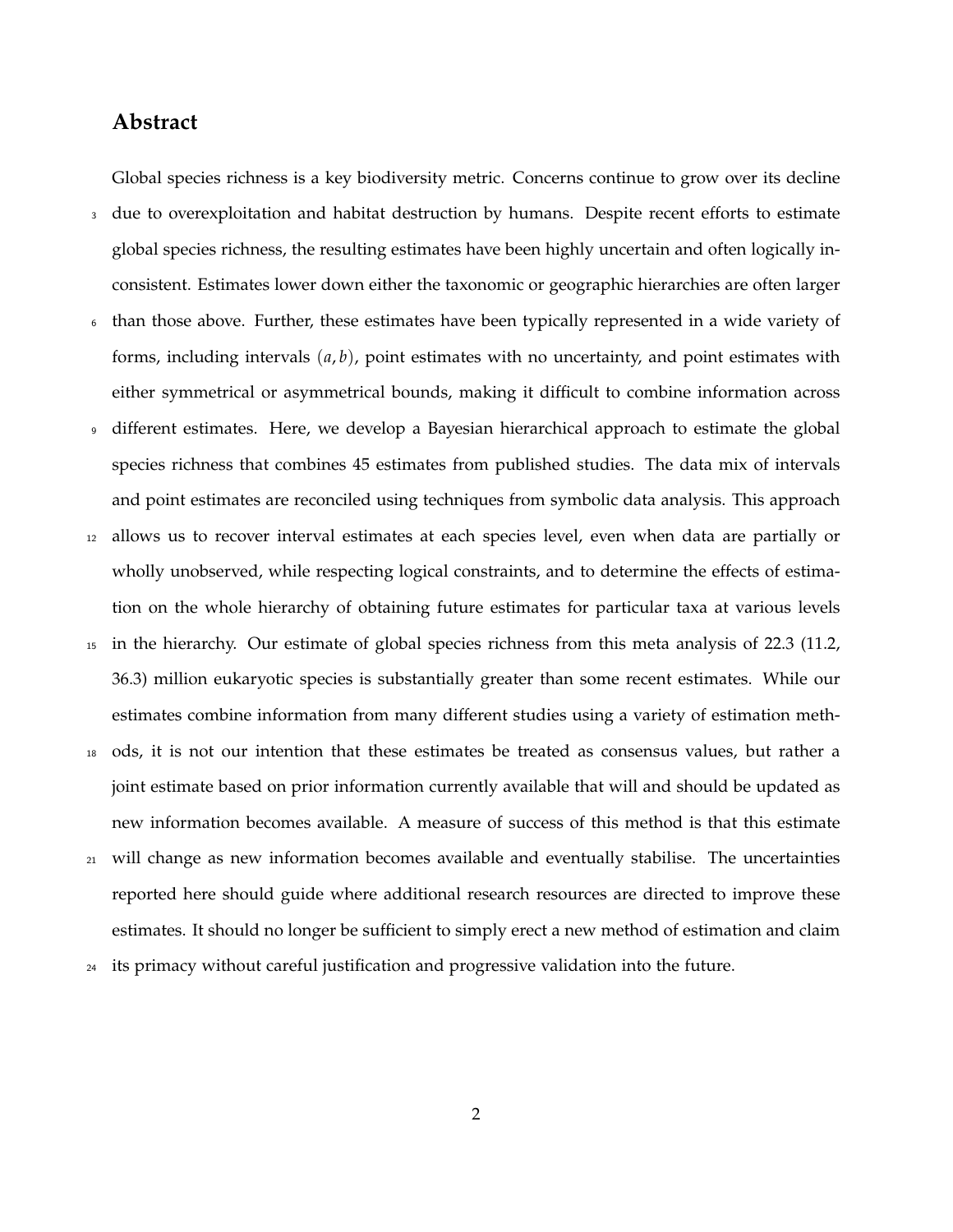# **Introduction**

Knowing the total number of species on Earth - or at least having a good approximation – has <sup>27</sup> been a key but elusive goal for ecologists for many decades [\(Caley et al. 2014\)](#page-22-0). Without an adequate baseline against which future changes in biodiversity can be compared, it will not be possible to know with any certainty what and how much biodiversity has been lost anytime in the future, the success or failure of conservation and recovery efforts, or indeed, even whether all species can be named before they become extinct [\(Costello et al. 2013\)](#page-22-1). It is also well accepted that global biodiversity is threatened by myriad agents [\(Hunter 2007,](#page-24-0) [Pimm et al. 2014\)](#page-25-0), and that <sup>33</sup> its accelerating loss [\(Ceballos et al. 2015\)](#page-22-2) will be associated with degraded ecosystem services [\(Benayas et al. 2009,](#page-22-3) [Mooney et al. 2009\)](#page-24-1). Despite this urgency to understand the world's biological resources and what could be lost, little progress has been made in achieving logically <sup>36</sup> consistent estimates across taxa and ecological realms and estimates that converge through time [b](#page-22-0)oth in terms of the most likely estimates and increasing confidence around these estimates [\(Ca](#page-22-0)[ley et al. 2014\)](#page-22-0). Recently, however, some evidence has begun to emerge that at least for terrestrial <sup>39</sup> arthropods and some subtaxa thereof, global species richness estimates have begun to narrow [\(Stork et al. 2015a\)](#page-26-0). Nonetheless, while this narrowing of the ranges of these estimates is encouraging, substantial further narrowing is still needed because confidence in these species richness <sup>42</sup> estimates still varies by more than 1 million to many millions of species depending on the group

- being considered [\(Stork et al. 2015a\)](#page-26-0). Moreover, this quest for better estimates of species richness has been dominated by the sequential development of estimation methods each considered in
- <sup>45</sup> isolation. By considering these estimates in isolation from each other, information is lost that, if combined, might be able to be harnessed to achieve better estimates. For example, where a species richness estimate for a realm (e.g. all marine species: [May 1992b\)](#page-24-2) is lower than an estimate
- <sup>48</sup> for a marine habitat (e.g. coral reefs: [Fisher et al. 2015\)](#page-23-0) a source of uncertainty has been clearly identified and this information may be able to be leveraged in aid of a better estimate if this sort of information from separate studies can be combined in meaningful ways. Here we attempt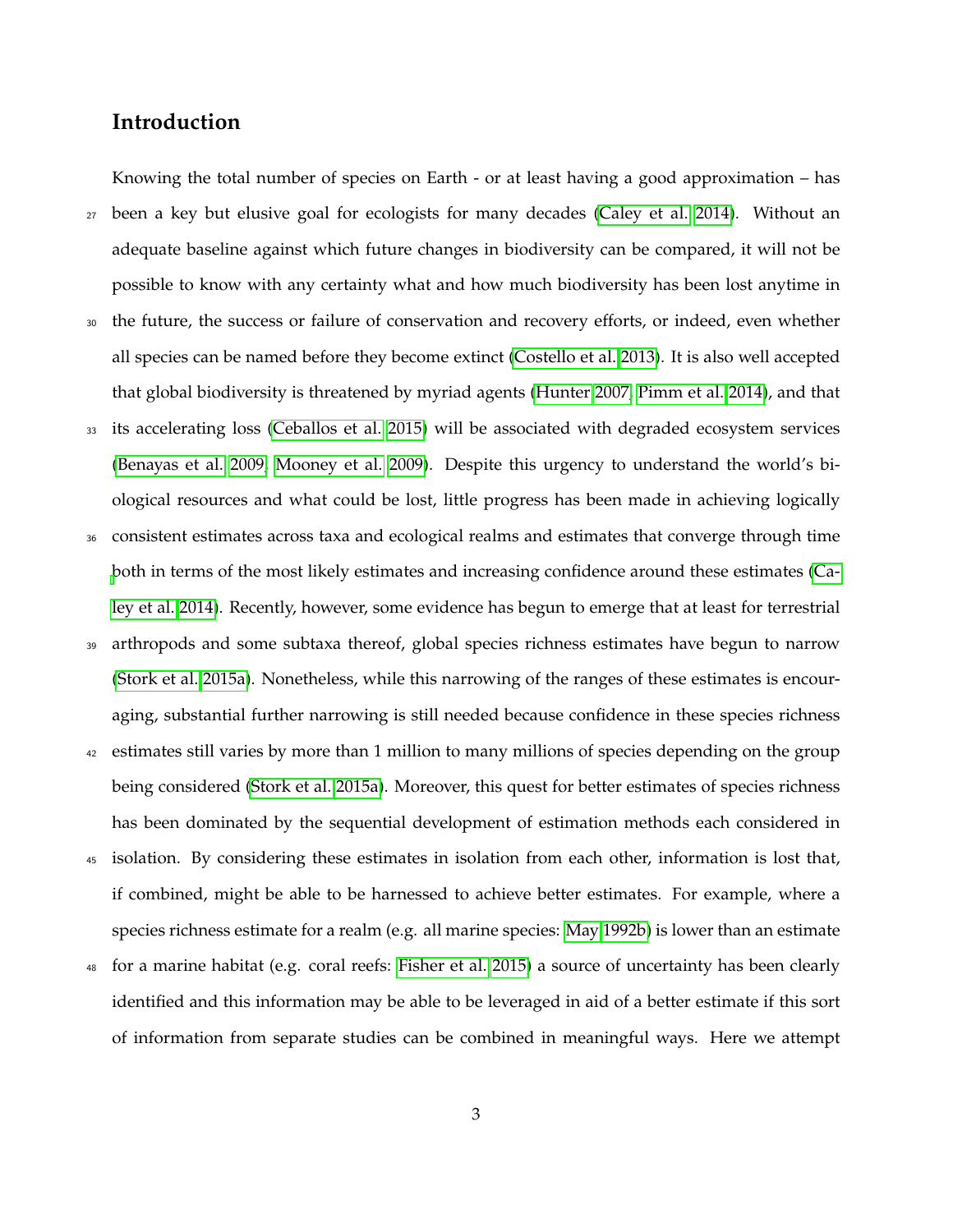<sup>51</sup> to incorporate information across studies that estimate global species richness or components thereof, adopting a Bayesian hierarchical model to estimate species richness into logically consistent estimates across all species. Our approach not only enforces logical consistency of estimates <sup>54</sup> across the hierarchy, but also improves estimation accuracy by sharing of information across taxa.

For our analysis, we used previously published estimates of the total number of species world-<sup>57</sup> wide, as well as estimates of the number of species from various subcategories, including coral reefs, the marine environment, beetles, insects and terrestrial arthropods (Table [2\)](#page-27-0). Although there is a wealth of published species richness estimates at regional and subregional scales, we <sup>60</sup> restrict our analyses here to global estimates because without robust estimates of the spatial turnover of species (beta-diversity) between locations that are not yet widely available, there is the danger of counting the same species multiple times, and thereby, inflating global estimates <sup>63</sup> [May](#page-24-3) [\(1992a\)](#page-24-3). The global estimates data we used are recorded in three forms. Some (17 estimates) are point-estimates, *x*, representing experts' most informed best estimate of the number of species based on a detailed analysis or study. Some (19 estimates) are recorded as intervals <sup>66</sup> (*a*, *b*) representing a plausible range of species counts. The remainder (9 estimates) provide both

a point estimate and an interval, which may represent symmetric or asymmetric uncertainty. One approach to combining these data into a joint analysis is to convert the interval-valued estimates

69 to a single value, e.g.  $x = (a + b)/2$ , which would then permit a simple analysis on the means. However, taking the midpoint assumes that the uncertainty around this midpoint is symmetrical, and analysis of these single points ignores the often considerable uncertainty contained in the

- $72$  full interval. [Caley et al.](#page-22-0) [\(2014\)](#page-22-0) followed this approach, and also fitted independent models to the upper and lower interval endpoints to determine whether the species richness estimates converged over time. However, assuming independence between these three models could produce
- <sup>75</sup> self-inconsistent results whereby the lower interval boundary could exceed the upper boundary, and as before, information may be lost.

As an alternative, we model these data, both single-values and intervals, using techniques from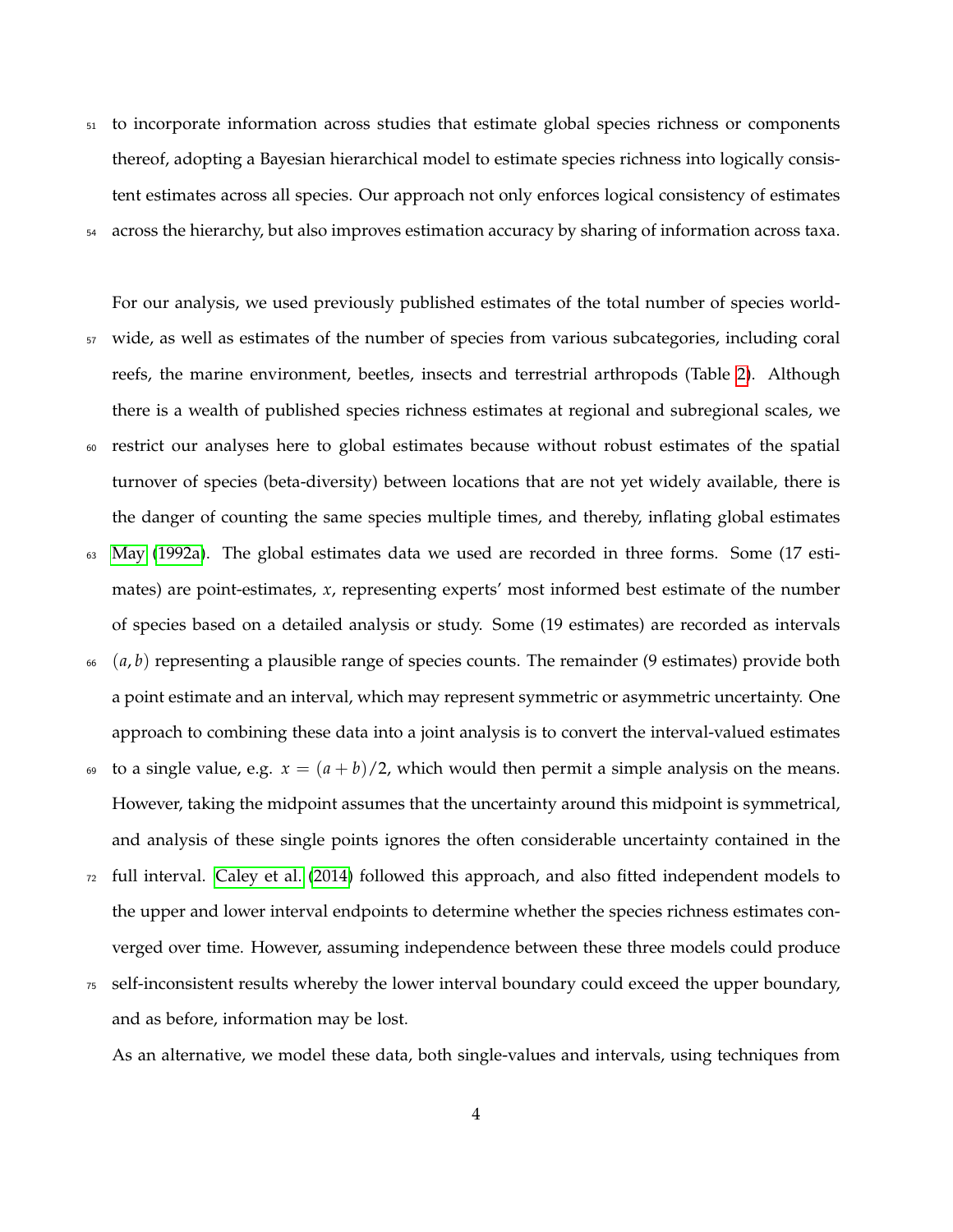- $78$  symbolic data analysis (see e.g. [Billard and Diday 2007](#page-22-4) for a comprehensive review). In this setting, the univariate interval  $(a, b) \subseteq \mathbb{R}$  is mapped to the bivariate random vector  $(m, \log r)^\top \in \mathbb{R}^2$ , [w](#page-22-5)here  $m = (a + b)/2$  represents the interval mid-point, and  $r = (b - a)$  is the interval range [\(Brito](#page-22-5)
- 81 [and Duarte Silva 2012\)](#page-22-5). Performing a statistical analysis on this bivariate vector is equivalent to analysing the univariate random interval (*a*, *b*) [\(Zhang and Sisson 2016\)](#page-26-1). Translating the intervals to midpoint and log range makes no assumption that the distribution within each interval
- $84$  is symmetric rather it is just a convenient reparameterisation. Single valued estimates x can be also directly expressed in this bivariate vector form, where the midpoint is given by the expert's best guess  $m = x$ , and the range  $r$  (which describes the uncertainty on the estimate) is simply
- $_{37}$  unobserved, so that  $(m, \log r)^{\top} = (x, \text{NA})^{\top}$ . Given this reparameterisation into a common data format, these bivariate random vectors can then be modelled via a Bayesian hierarchical model (e.g. [Gelman et al. 2003,](#page-23-1) chapter 5).
- <sup>90</sup> This model enforces logically consistent hierarchical relationships among different species categories, that for example, the number of insects plus the number of other arthropods must sum to the total number of arthropods. It can also produce estimates of species categories that have
- <sup>93</sup> not yet been observed or recorded, and can provide estimates of the missing ranges *r* for the point-estimate only data, thereby allowing the unobserved full interval to be predicted from the posterior. It additionally permits determination of the effects on model species richness estimates
- <sup>96</sup> when including a new measurement in a particular category, thereby allowing an assessment of where best to focus future species richness estimation efforts, and provides a way to update global estimates as new estimates within the hierarchy become available.

### <sup>99</sup> **Methods**

The data comprise 45 previous estimates of species richness obtained from the literature (Table [2\)](#page-27-0), of which 42 were previously analysed by [Caley et al.](#page-22-0) [\(2014\)](#page-22-0). Each paper provides a species <sup>102</sup> estimate in one or more of 7 categories: coral reefs (4 estimates), marine species (8), terrestrial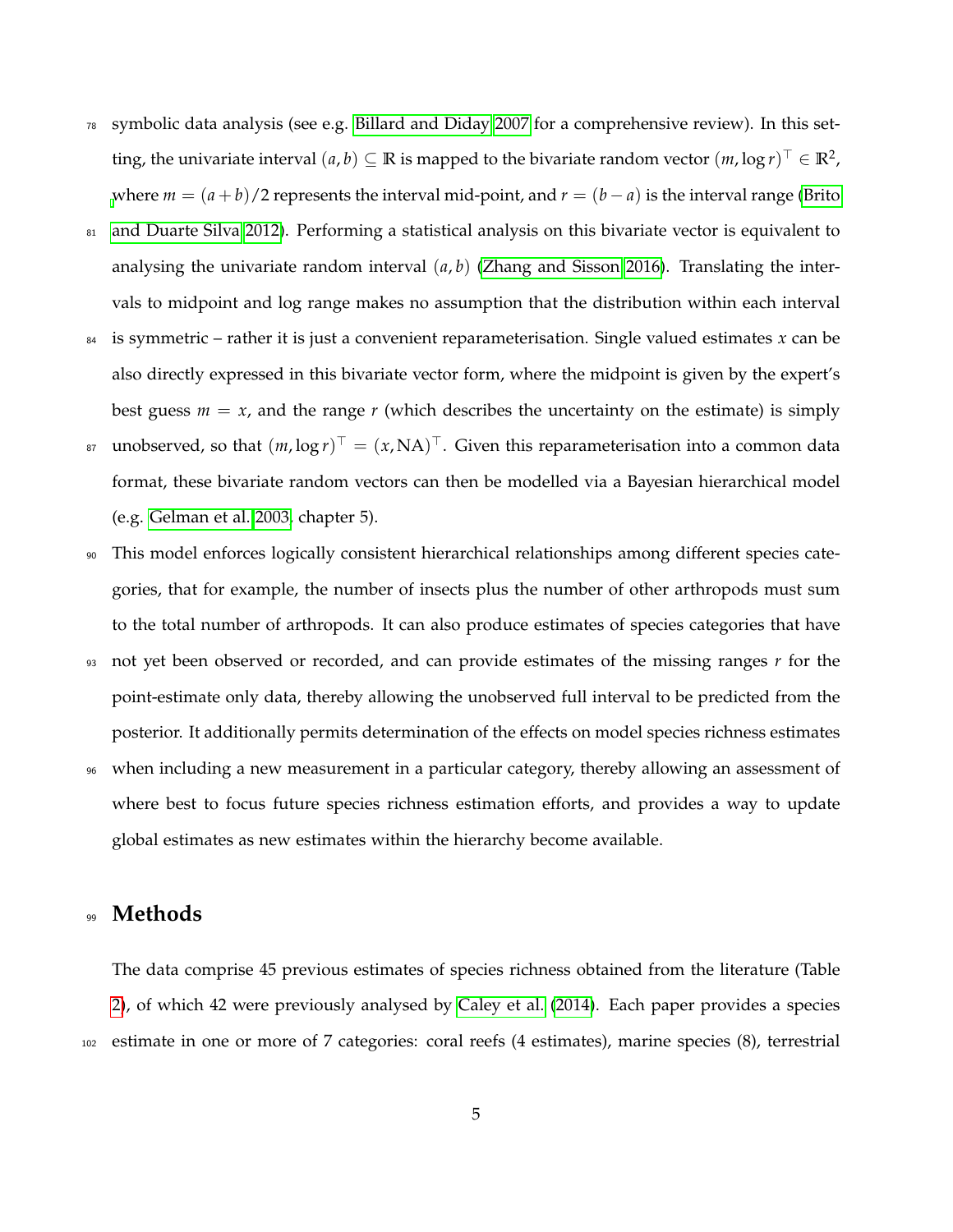species (1), arthropods (10), insects (12), beetles (1) and global species estimates (9). These estimates come in either interval form (*a*, *b*) (19 cases), point estimate form *x* (17 cases) and both

105 interval and point estimate form  $(a, x, b)$  (9 cases). In the latter case, the best guess point estimate *x* exactly coincides with the midpoint of the interval in 4 cases (so that  $x = (a + b)/2$ ), but is different in the remaining 5 cases. As described in the Introduction, we re-parametrise each 108 species richness estimate into the bivariate vector  $(m, \log r)^{\top}$  describing interval midpoint and log range. That is, where interval estimates (*a*, *b*) or (*a*, *x*, *b*) are available, these are expressed as  $m = (a + b)/2$  and  $r = (b - a)$ , and where only a point estimate *x* is available, then  $m = x$ , and  $log r = NA$  is a missing value.

Note that in the 5 cases where a point estimate and interval are both available, but where the point estimate is not the midpoint of the interval, we ignore the point estimate, and still ex-114 press the *m* as the midpoint of  $(a, b)$ . While this potentially loses information about the possible asymmetric nature of the interval estimates in these 5 cases, we do this for two reasons. Firstly, modelling the midpoints as  $m = (a + b)/2$  makes no assumptions of the distribution of the ex-<sup>117</sup> pert's estimate within the interval. This could be symmetric or asymmetric. Rather, it simply states that the midpoint of the interval itself is  $m = (a + b)/2$ . So treating the estimates  $(a, x, b)$ in this way means that the midpoint *m* has the same interpretation as the interval-only estimates  $120$  (*a*, *b*). By implication, this means that we are stating that for point estimates  $m = x$  only, that the point estimate is the centre of the unobserved interval, which then becomes a model assumption. Secondly, there are very few (5) abundance estimates with a point estimate that is different from <sup>123</sup> the interval mid-point. While it is possible to construct an asymmetric model for a 3-dimensional

reparameterisation of the trivariate vector  $(a, x, b)^\top$  (e.g. [Le-Rademacher and Billard 2011](#page-24-4) propose a way of modelling asymmetric interval-valued data assuming a triangular distribution),

<sup>126</sup> this would result in a large number of missing values for the rest of the dataset, far more than could be handled with confidence. It is therefore more realistic for the present analysis to restrict attention to bivariate modelling. Trivariate modeling will be more informative in the future as 129 more  $(a, x, b)$ <sup>T</sup> format data become available.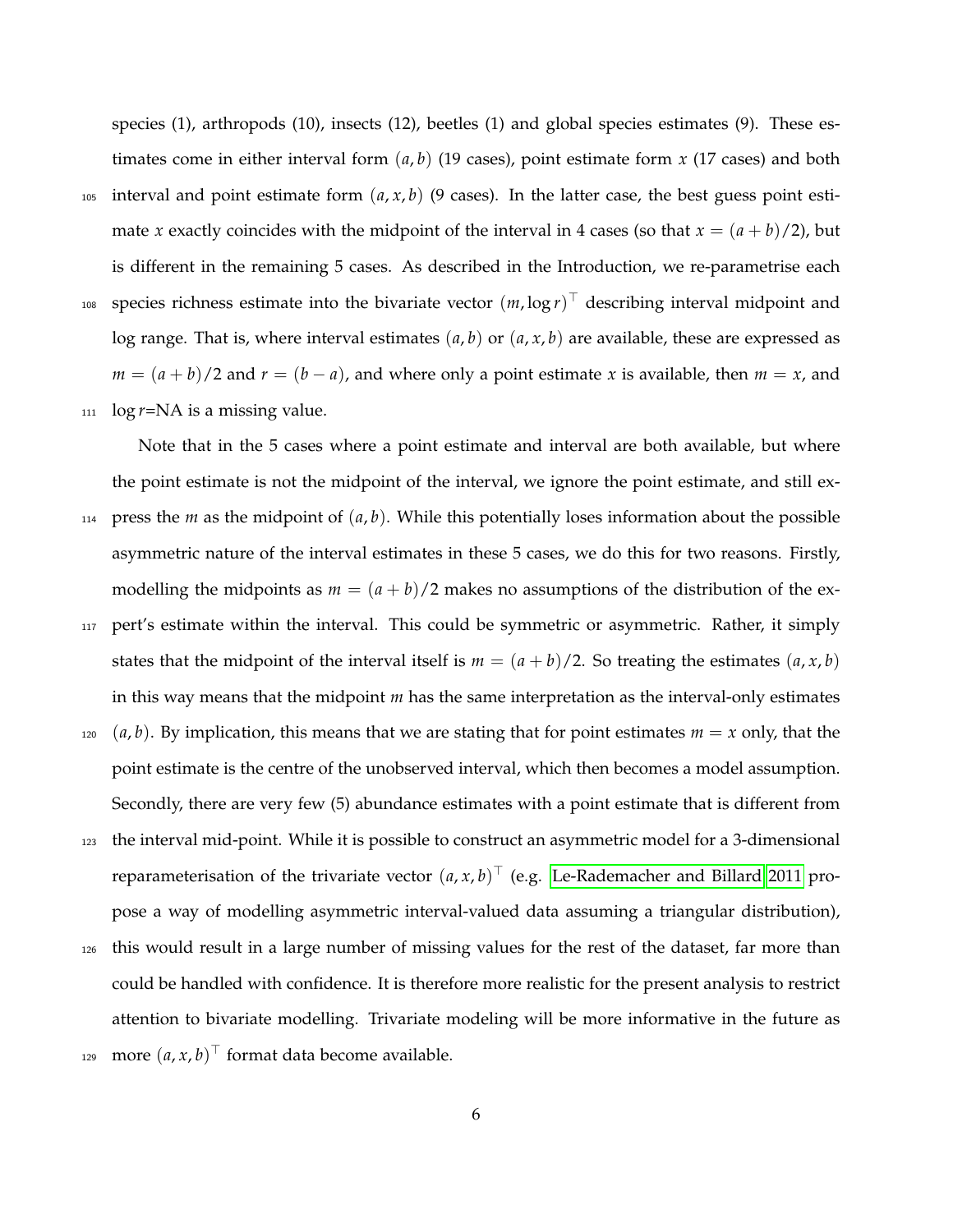<span id="page-6-0"></span>

Figure 1: Scatterplot of standardised midpoints (*m*) versus standardised log range (log *r*) for the 28 observed intervals. Point types indicate species category.

For observed data within a given category  $j \in C$  with  $C = \{$ global, other-global, marine, othermarine, arthropods, other-arthropods, coral-reefs, insects, other-insects, beetles} (Fig. [1\)](#page-6-0), we can  $\Delta_{132}$  then model the derived  $(m, \log r)^{\top}$  via an appropriate statistical model. A positive association between *m* and log *r* is expected given that these data are species counts and the variability of count data increases with the number being counted. Visually, a bivariate Gaussian distribution could <sup>135</sup> credibly represent these data well, albeit with different location and scale parameters for each category. That is, for each species category *j*, with observed data  $(m_{ij}, \log r_{ij})^{\top}$  for  $i = 1, ..., n_j$ , we suppose that

<span id="page-6-1"></span> $(m_{ij}, \log r_{ij})^{\top} \sim N_2(\mu_j)$  $(\mathbf{I})$  (1)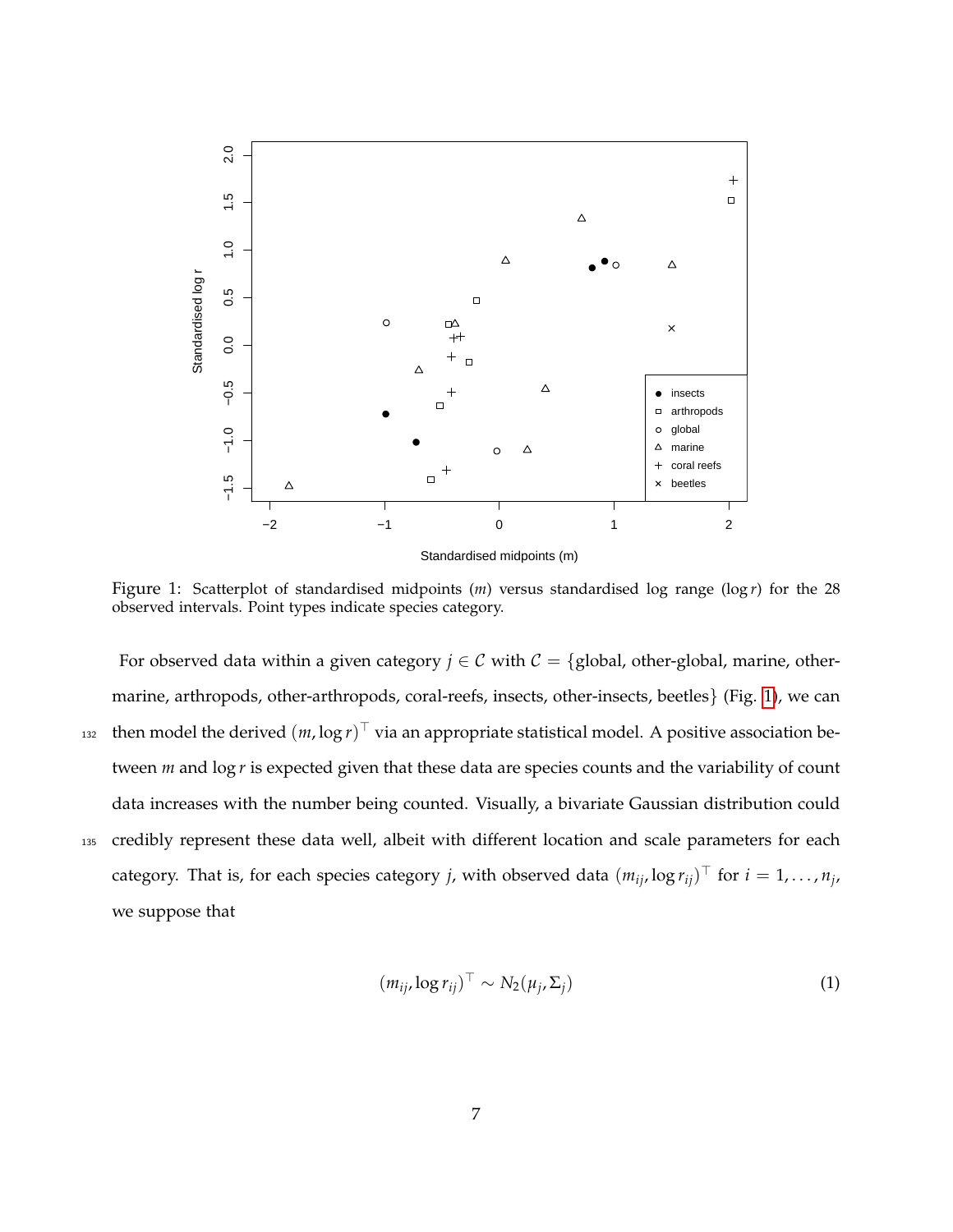<sup>138</sup> where

$$
\mu_j = (\mu_{mj}, \mu_{rj})^\top \quad \text{and} \quad \Sigma_j = \begin{bmatrix} \sigma_{mj}^2 & \rho \sigma_{mj} \sigma_{rj} \\ \rho \sigma_{mj} \sigma_{rj} & \sigma_{rj}^2 \end{bmatrix}.
$$

Note that we specify the correlation  $\rho$  between  $m_{ij}$  and log  $r_{ij}$  to be the same across all species categories *j*. This decision is based on visual inspection of Figure [1](#page-6-0) (with allowance for small sample <sup>141</sup> sizes), in which the linear dependence appears similar across all categories, and the not unreasonable assumption that any species counting process is similar for all categories. The resulting advantage is that the correlation  $\rho$  can be estimated using the observed data from all categories, <sup>144</sup> and that this provides a way for the model to share information between categories. This can be particularly useful when estimating missing  $\log r$  values for single valued data  $(m, \mathrm{NA})^\top.$ 

The above model is appropriate for each species category in isolation, however, clearly there is <sup>147</sup> a hierarchical relationship between the different categories. Our observed data consist of global species estimates, coral reefs, marine species, insects and arthropods, and these are naturally related hierarchically (Figure [2\)](#page-8-0). (Note that in Table [2](#page-27-0) there is a single observation for terrestrial <sup>150</sup> category. However, this datapoint is largely inconsistent with other observations in the insects and arthropods categories, and so it was removed as an observation, and as a species category, from the analysis.) This model indicates that, for example, the number of arthropod species <sup>153</sup> comprises the number of insect species plus the number of other-arthropod species.

For some species categories we have observed data and for others none (Figure [2,](#page-8-0) white and grey boxes respectively). In the absence of observed data, the model parameters for these categories <sup>156</sup> can be inferred from the hierarchical structure. For example, the number of arthropod species does not solely consist of the number of insect species. It must also contain a number of other arthropods that have not been estimated individually, or even discovered. Each "other" species <sup>159</sup> category is structurally modelled in the same way as the other categories via equation [\(1\)](#page-6-1), except that there is no observed data. The unknown parameters are therefore determined by the mismatch in estimated parameters from its neighbouring categories. For example, the parameters <sup>162</sup> of the other-arthropods category may be conceptually inferred from the difference between the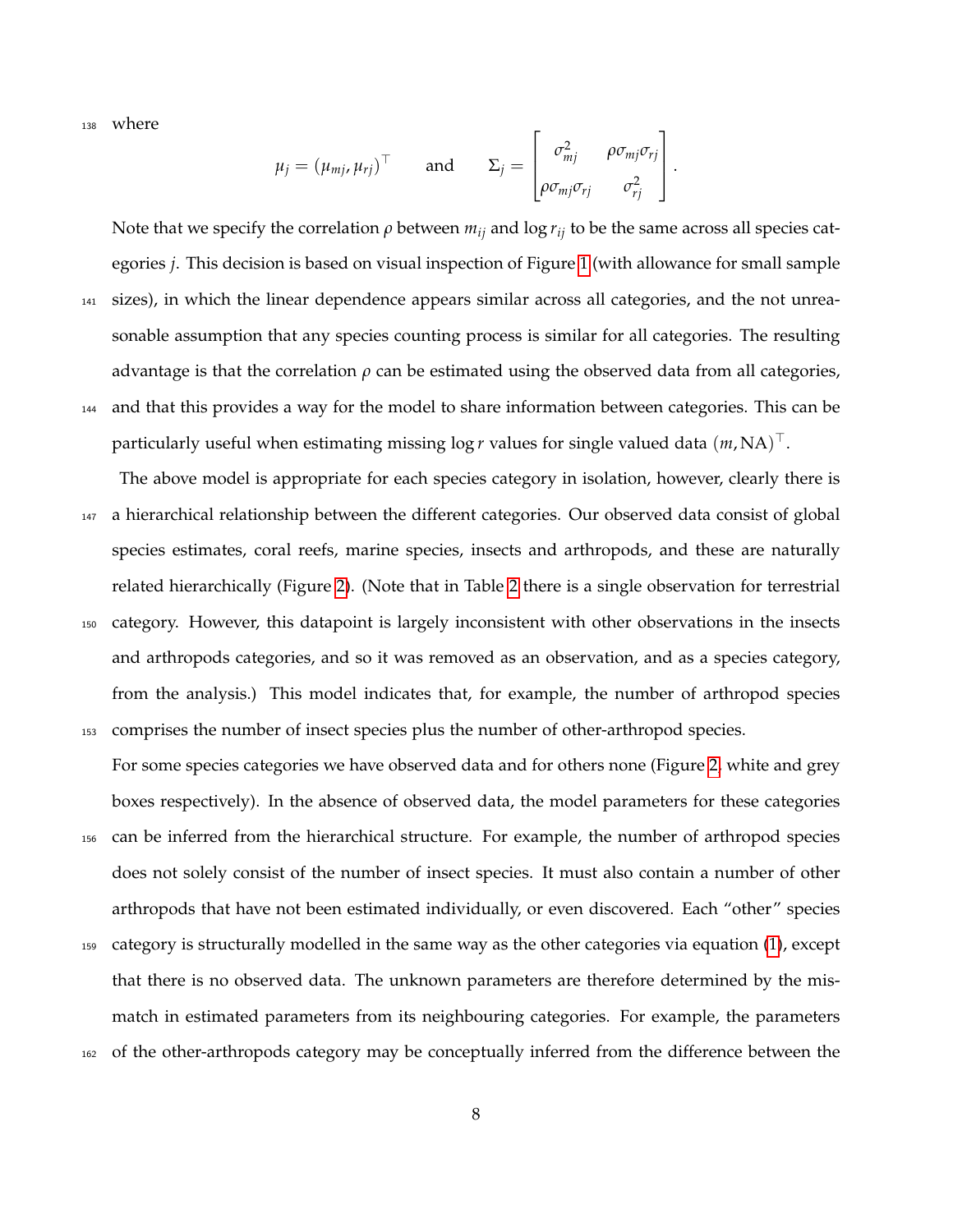<span id="page-8-0"></span>

Figure 2: Schematic of the hierarchical structure of species categories analysed. White boxes correspond to categories with observed data. Grey boxes correspond to assumed "other species" categories not observed.

number of insect species and the number of arthropod species.

- The model [\(1\)](#page-6-1) assumes that each data point  $(m, \log r)^\top$  is an unbiased estimate of the true species  $_{165}$  count midpoint ( $\mu_{mi}$ ) and log range ( $\mu_{ri}$ ), and that the interval estimates are exchangeable within each species category (which seems to be supported by [Caley et al. 2014\)](#page-22-0). If this assumption holds then the hierarchical structure will allow us to obtain unbiased parameter estimates for the
- <sup>168</sup> "other" species categories.

The hierarchical relationship between the species categories in Figure [2](#page-8-0) means that e.g. the sum of the number of beetle and other-insect species should equal the number of insect species, while

<sup>171</sup> the sum of the number of insect and other-arthropod species should equal the number of arthropod species, etc. To incorporate this hierarchical structure, we assign the following constraints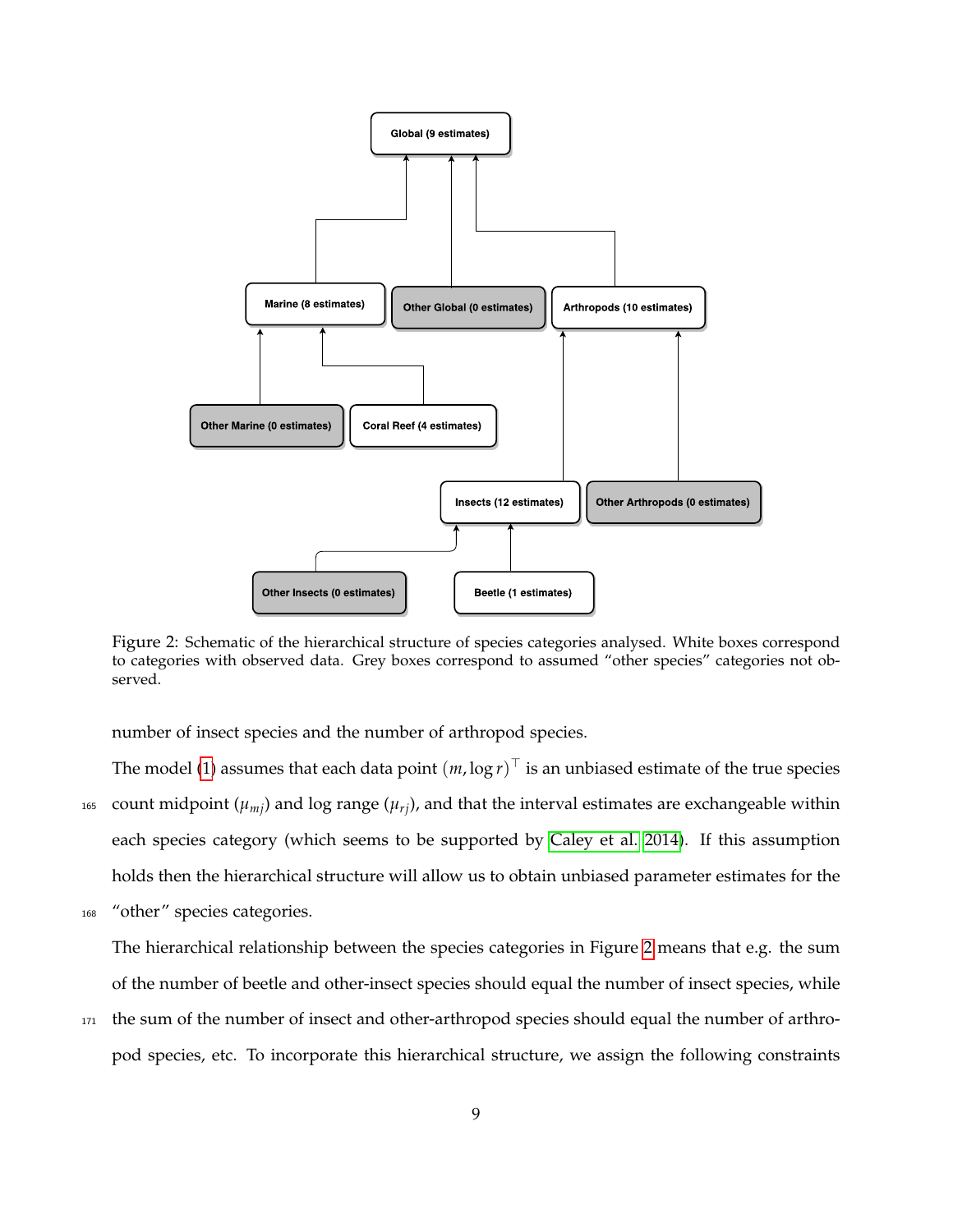on the mid-point mean parameter  $\mu_m$ :

$$
\mu_{m_{insects}} = \mu_{m_{beetles}} + \mu_{m_{other-insects}}
$$
\n
$$
\mu_{m_{arthropods}} = \mu_{m_{insects}} + \mu_{m_{other-arthropods}}
$$
\n
$$
\mu_{m_{marine}} = \mu_{m_{coralreefs}} + \mu_{m_{other-marine}}
$$
\n
$$
\mu_{m_{global}} = \mu_{m_{marine}} + \mu_{m_{arthropods}} + \mu_{m_{other-global}}.
$$

- 174 Further, it is reasonable to suppose that a similar hierarchical structure also holds for the interval log ranges. By noting that if  $X \sim (a_X, b_X)$  and  $Y \sim (a_Y, b_Y)$  then  $X + Y \sim (a_X + a_Y, b_X + b_Y)$ (where  $Z \sim (a_Z, b_Z)$  denotes that the random variable *Z* is distributed between  $a_Z$  and  $b_Z$ ), then, 177 for example, given that the number of insects must equal the number of beetles plus the number
	- of other insects, then in terms of intervals (*a*, *b*) we must have

$$
a_{insects} = a_{beetles} + a_{other-insects}
$$
  

$$
b_{insects} = b_{beetles} + b_{other-insects}.
$$

This then implies the constraint

$$
\mu_{r_{insects}} = \log[2(\mu_{m_{insects}} - \mu_{m_{beetle}} - \mu_{m_{other-insects}}) + \exp(\mu_{r_{beetle}}) + \exp(\mu_{r_{other-insects}})]
$$

180 on the mean log range parameter for insects,  $\mu_{r_{insects}}$ . Equivalent constraints on  $\mu_r$  also hold for the arthropods and marine categories. The global category, which is the sum of marine, arthropod and other global categories, is similarly constrained

$$
\mu_{r_{global}} = \log[2(\mu_{m_{global}} - \mu_{m_{arthropods}} - \mu_{m_{marine}} - \mu_{m_{other-global}}) + \exp(\mu_{r_{arthropods}}) + \exp(\mu_{r_{arthropods}}) + \exp(\mu_{r_{marine}}) + \exp(\mu_{r_{other-global}})].
$$

 $I<sub>183</sub>$  In combination, the above constraints mean that the parameters  $\mu_j$  and  $\Sigma_j$  for the species cat-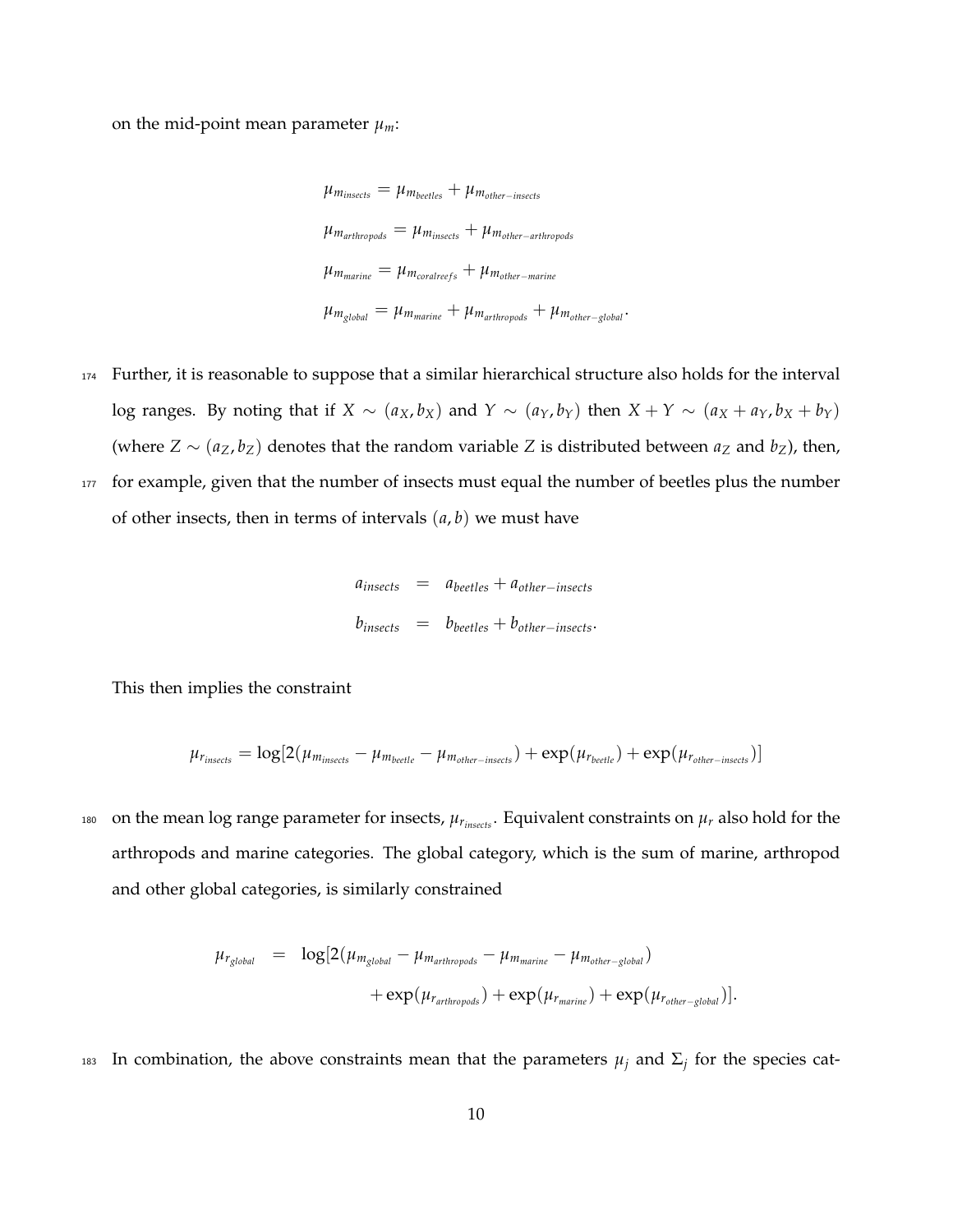egories with "children" categories in Figure [2](#page-8-0) are fully determined by the parameters of their children categories. That is, the only categories with free parameters are beetles, coral reefs and

<sup>186</sup> the four "other" species categories, and once these parameters are known, the parameters for the rest of the hierarchical model are fixed. However, estimation of these parameters accordingly means choosing these parameters so that the observed data could credibly have been observed <sup>189</sup> over the *entire* hierarchy, so that e.g. observed data in the global category will directly influence the parameter estimates of all other species categories. In this way our model allows the sharing of information in estimating the number of species in one category given the data in all other

<sup>192</sup> categories.

Our model is analysed under the Bayesian framework. We adopted the following prior specification for the parameters of the non-fixed "children" categories:  $\mu_m \sim N(0, 10000)I(\mu_m > 0)$ <sup>195</sup> represents a diffuse prior constrained to the positive real line, so that the interval midpoint can be located effectively anywhere.  $\mu_r \sim N(-1, 1.5)I(\mu_r < \log(2\mu_m))$  puts most prior weight on smaller ranges, where the constraint ensures that the lower bound of the resulting interval <sup>198</sup> (which depends on both midpoint and range) is always greater than zero. The standard deviation parameters are specified as  $\sigma_m$ ,  $\sigma_r \sim \text{Half-Cauchy}(0, 2.5)$  (that is, a Cauchy(0,2.5) distribution constrained to the positive real line), which is a reasonable default choice for a scale parameter <sup>201</sup> in the absence of specific information [\(Gelman et al. 2006\)](#page-23-2). Writing *P* as the correlation matrix associated with each  $\Sigma_j$ , we specify  $P \sim LKJ(1)$  so that the prior for  $P$  is uniform over all correlation matrices. Markov chain Monte Carlo simulation from the resulting posterior distribution <sup>204</sup> was implemented in the Stan software package [\(Carpenter et al. 2015\)](#page-22-6).

## **Results**

#### **Overall Species Estimates**

<sup>207</sup> Figure [3](#page-12-0) illustrates the observed data and resulting posterior interval summaries from the fitted hierarchical model, plotted on the log scale, for each species category, with different species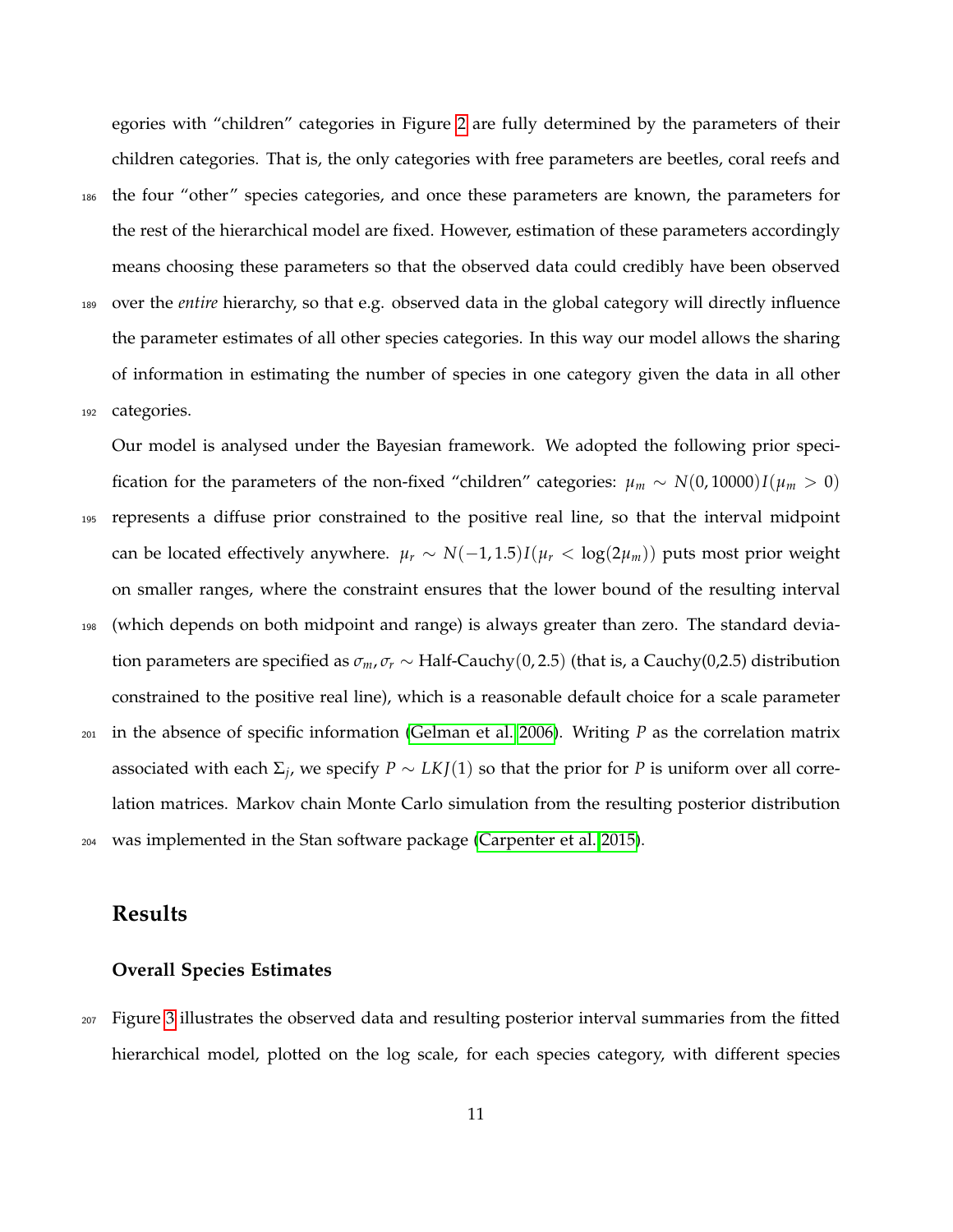<span id="page-11-0"></span>

|                         | Intervals        | Midpoints        |       |                |
|-------------------------|------------------|------------------|-------|----------------|
| <b>Species Category</b> | Mean lower bound | Mean upper bound | Mean  | 95% HPD        |
| Arthropods              | 8.51             | 12.87            | 10.69 | (5.09, 17.30)  |
| Beetle                  | 1.30             | 2.74             | 2.02  | (0.40, 4.20)   |
| Coral Reefs             | 1.95             | 2.19             | 2.07  | (0.16, 3.68)   |
| Insects                 | 3.87             | 6.46             | 5.16  | (3.86, 6.46)   |
| Marine                  | 4.12             | 4.47             | 4.30  | (0.69, 9.04)   |
| Other Arthropods        | 4.64             | 6.41             | 5.53  | (0.08, 11.90)  |
| Other Insects           | 2.57             | 3.72             | 3.15  | (0.71, 5.07)   |
| Other Global            | 7.62             | 8.27             | 7.94  | (0.03, 19.50)  |
| Other Marine            | 2.17             | 2.28             | 2.22  | (0.01, 6.71)   |
| Global                  | 20.25            | 25.61            | 22.93 | (11.24, 36.26) |

Table 1: Posterior point estimate summaries of species numbers in each category for both intervals and midpoints. Interval estimates are the posterior mean lower and upper interval bound. Midpoint estimates are the posterior mean and the 95% highest posterior density (HPD) interval. Point estimates are measured in millions.

categories shown by different colours. Table [1](#page-11-0) enumerates some these posterior quantities.

<sup>210</sup> The posterior distributions of model parameters incorporate the hierarchical constraints as discussed above (Figure [3\)](#page-12-0). This means that, for example, the number of beetles (orange lines) plus the number of other insects (red) can be roughly seen to sum to the number of insects <sup>213</sup> (magenta) both as a midpoint (filled circles) and as an interval (note the log scale). Secondly, within each species category the posterior mean intervals (thick lines) and midpoints (filled circles) are mostly consistent with the observed data in each category. This is most clearly seen for <sup>216</sup> insects (magenta), where the length of the posterior mean interval is roughly the average of the observed insect interval lengths, and the posterior midpoint mean is located roughly at the centre of all the observed point estimates (open circles) and observed interval midpoints. However, this <sup>219</sup> is less apparent for other categories. For example, while the posterior mean midpoint for coral reefs (purple) appears to be well located at the centre of the 4 observed intervals, the posterior mean interval range is considerably shorter than the ranges of the observed data. This is not <sup>222</sup> an error, but is actually a direct and beneficial outcome of the hierarchical model. If the 4 coral reef interval observations are analysed in isolation using the model [\(1\)](#page-6-1) and with no hierarchical structure, the resulting posterior mean interval range is more consistent with the ranges of the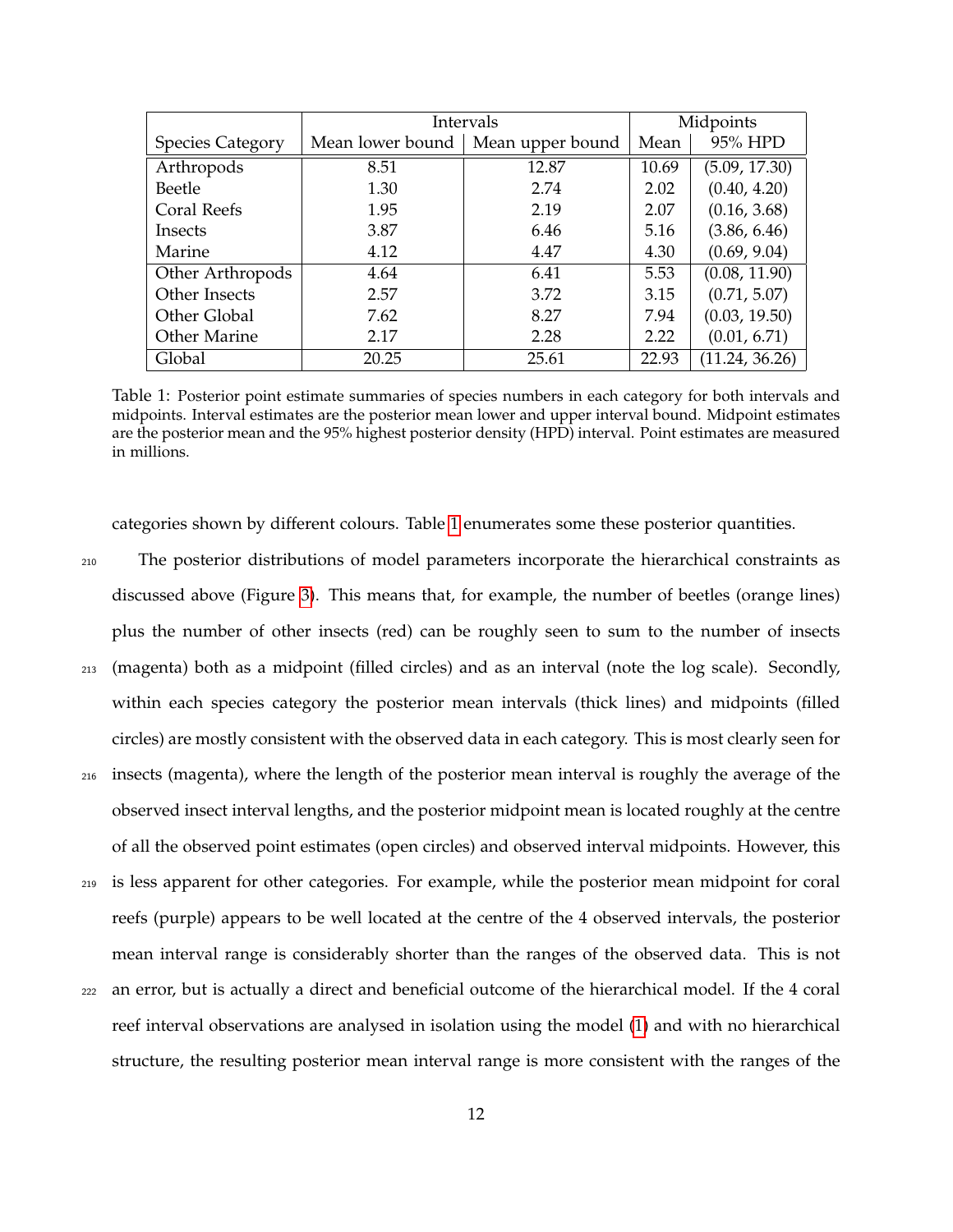<span id="page-12-0"></span>

#### Species categories

Figure 3: Observed data and posterior interval estimates for each species category (as indicated by colour). Open circles and thin lines illustrate observed point (*x*) and interval (*a*, *b*) data. Thick lines indicate posterior means of interval for each category, obtained by inverting the mapping  $(m, \log r)^{\top} \to (a, b)^{\top}$ back to the  $(a, b)$  parameterisation for the parameters  $(\mu_{mj}, \mu_{rj})^\top$  of each category. (I.e. we transform the posterior for  $(\mu_{mj}, \mu_{jr})^\top$  to the posterior for  $(\mu_{aj}, \mu_{bj})^\top$  where  $\mu_{aj} = \mu_{mj} - \exp(\mu_{rj})/2$  and  $\mu_{bj} = \mu_{mj} + \exp(\mu_{rj})/2$ ). The illustrated interval is that obtained from the posterior mean of the lower ( $\mu_{aj}$ ) and upper  $(\mu_{bj})$  endpoints of this interval. The filled circle indicates the posterior mean of the interval midpoint (*µmj*). Dashed lines indicate posterior predicted posterior mean of interval where only point data *x* is observed.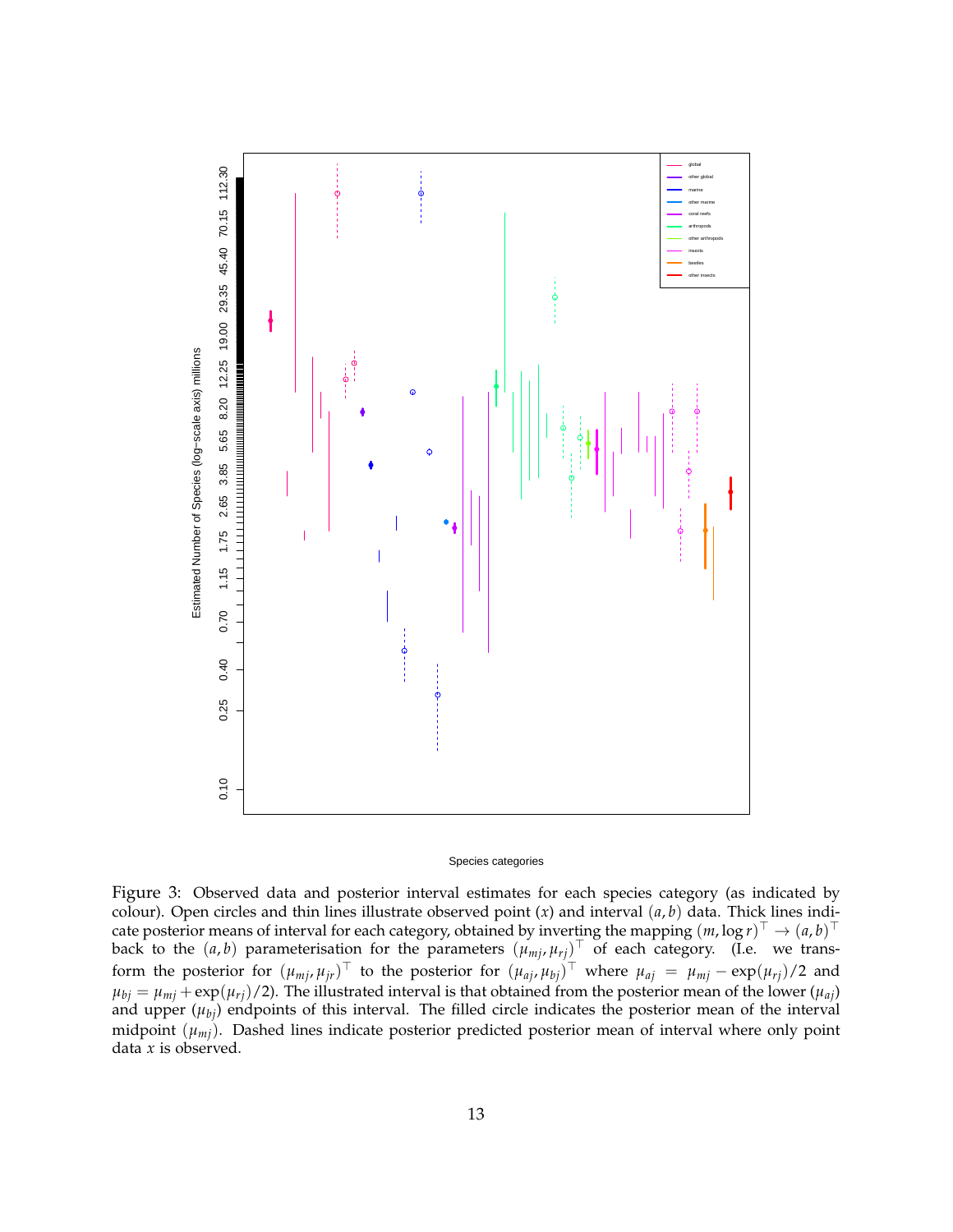<span id="page-13-0"></span>



Figure 4: As for Figure [3,](#page-12-0) except for a separate analysis of coral reefs with no hierarchical structure (solid lines). The leftmost thick line illustrates the resulting (non-hierarchical) posterior mean interval, whereas the rightmost thick line illustrates the same interval using the full hierarchical model. The two dotted intervals represent 95% HPD intervals of the lower and upper interval endpoints, based on the full hierarchical model, illustrating considerable uncertainty. (Filled circles represent posterior means.)

<sup>225</sup> observed intervals (Figure [4,](#page-13-0) as the leftmost thick line).

As this simplified model analysis is performing correctly, the difference in outcomes with the full model (rightmost thick line, Figure [4\)](#page-13-0) must then be due to the hierarchical structure. This <sup>228</sup> structure states that the interval and midpoint estimates in any category are not just informed by the observed data in that category, but also by the observed data in other categories given their direct and known relationships. In the case of coral reefs, a wide posterior mean interval <sup>231</sup> is just not consistent with the richness estimates that were simultaneously estimated from the

- data in other categories (most immediately in marine and other-marine). As a result, given the extra knowledge from the other categories, the model is able to drastically revise its certainty as
- <sup>234</sup> to credible interval ranges for coral reefs based on the data in related species categories. This would not have been possible without the hierarchical model.

In general, the hierarchical analysis is sensible, and preferable to non-hierarchical analyses, both <sup>237</sup> because it allows for a pooling of information over categories which can lead to more precise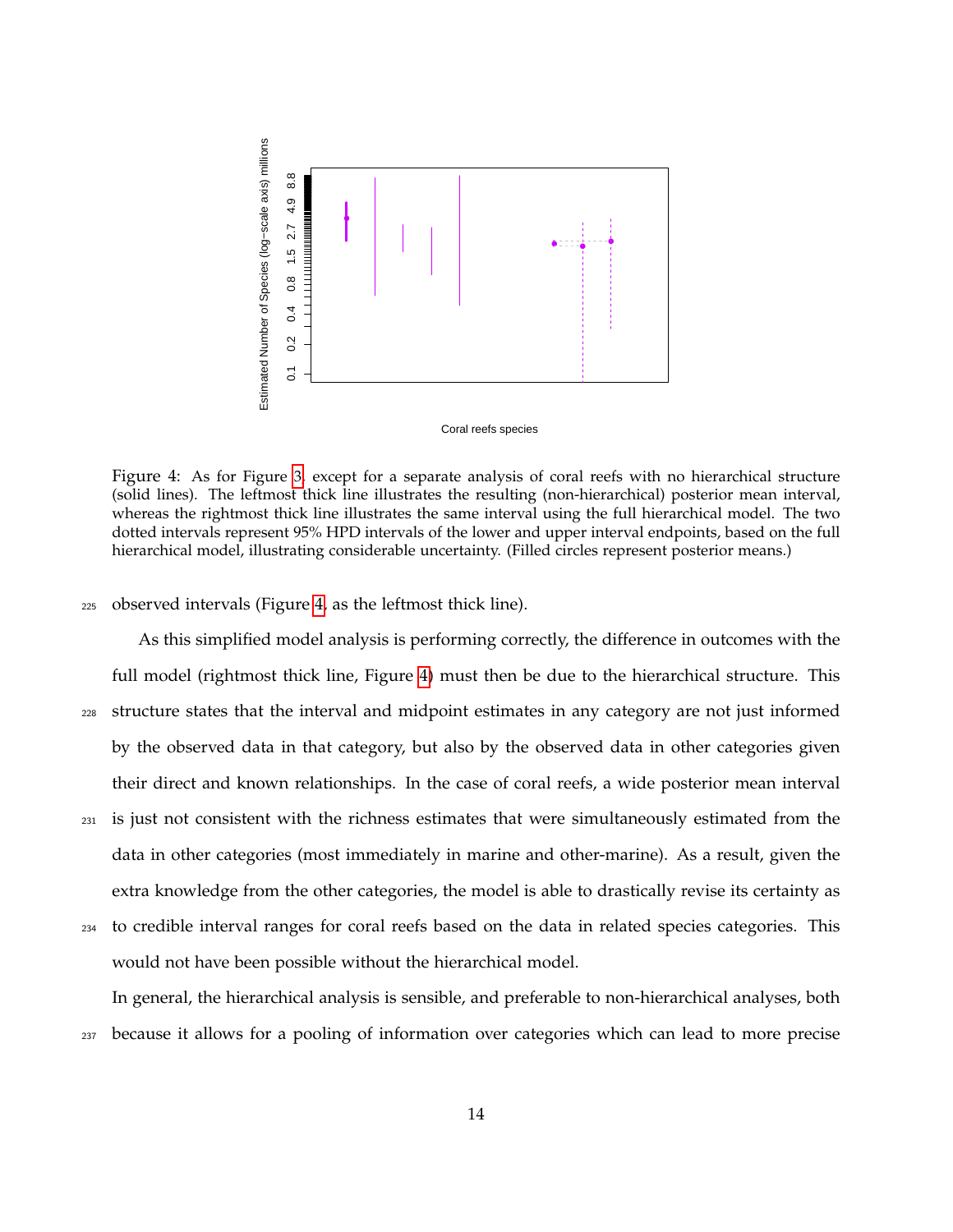within-category estimates, and because it can enforce parameter estimation that satisfies known model constraints, thereby automatically generating consistent estimates. An additional bene-<sup>240</sup> fit of building a symbolic hierarchical model (that is, in combining interval and point estimate data) is that the known positive relationship between interval midpoint and range (Figure [1\)](#page-6-0) also permits a sharing of information between these two quantities. This means more informed <sup>243</sup> estimates of (say) midpoints are obtained than if a hierarchical model was to be constructed on midpoints alone, which is the standard hierarchical model format. This benefit is in addition to the precision gained by incorporating both interval and point estimate data into the analysis in <sup>246</sup> the first place.

One caveat to these benefits is that we are assuming that every observed interval (*a*, *b*) or point estimate *x* is independent and an unbiased estimate of the true quantity for the given category. If

- <sup>249</sup> this is not the case, then errant observations will not only affect the parameter estimates for their own species category, but they will also influence those in other categories. So there should be a strong emphasis on ensuring data quality and consistency in practice. Note that we excluded
- <sup>252</sup> the one "terrestrial" observed point estimate (Table [2;](#page-27-0) [May](#page-24-2) [\(1992b\)](#page-24-2)) as it was inconsistent with the hierarchical structure, and to include it would likely negatively affect the remaining category parameter estimates.
- <sup>255</sup> Finally, in these analyses note that we have only presented the posterior mean interval or posterior mean midpoint as point estimates of these quantities. However in fact there is a full joint posterior distribution associated with them. For example, Table [1](#page-11-0) presents both the posterior <sup>258</sup> mean and 95% highest posterior density (HPD) intervals for the interval midpoints. Note that in many cases these HPD intervals also encompass the mean lower and upper bounds of the associated interval estimates. This is not inconsistent – the joint posterior distribution for these
- <sup>261</sup> quantities enforces the constraint  $\mu_{aj} \leq \mu_{mj} \leq \mu_{bj}$  absolutely. However, just presenting the posterior marginal mean of each of these parameters hides the fact that there is some uncertainty with each of these parameters, beyond the mean values presented here. For example, the two dashed <sup>264</sup> intervals in Figure [4](#page-13-0) illustrate 95% HPD intervals for the upper and lower interval estimates for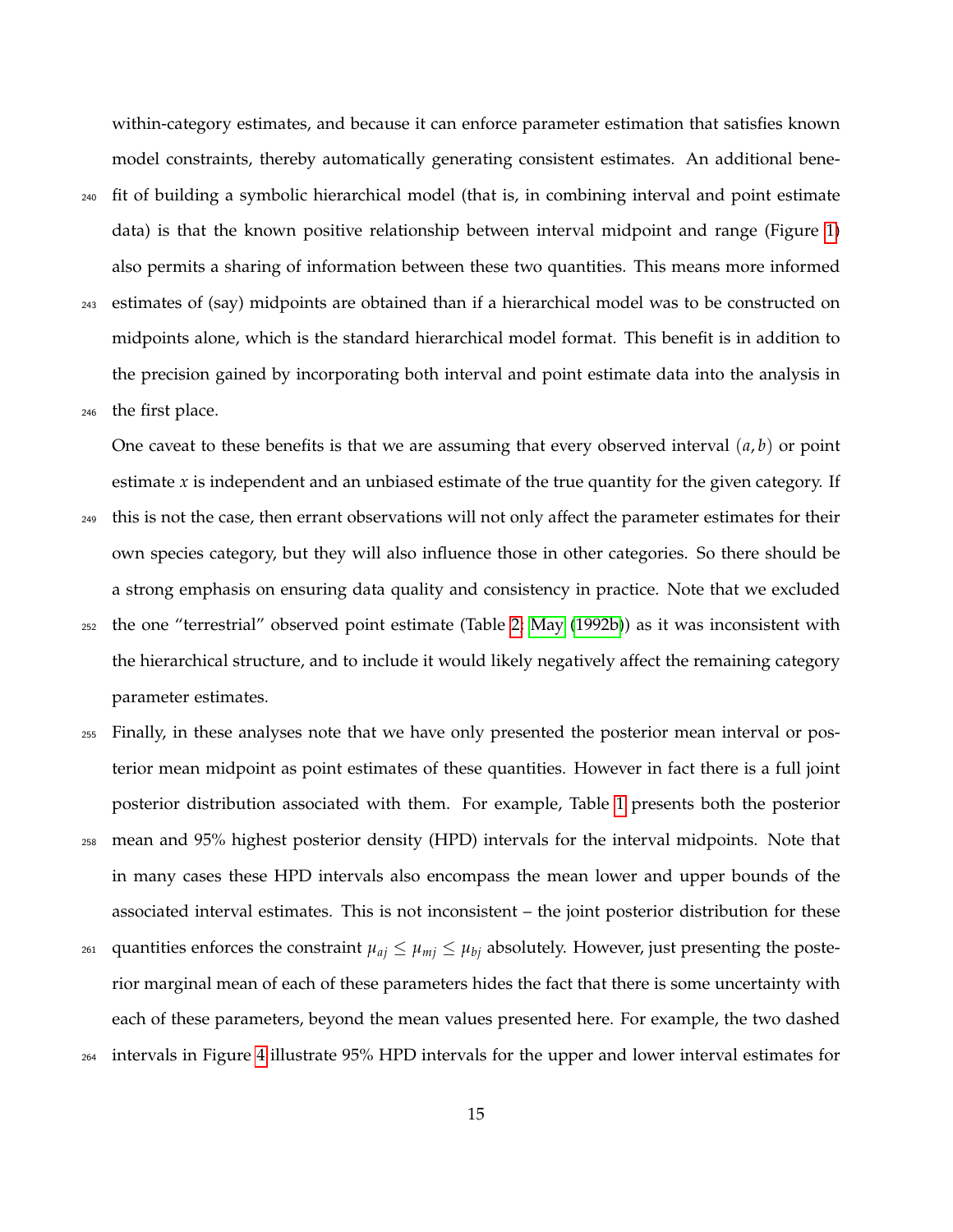coral reefs. The posterior means of these intervals, are then used to construct the posterior mean interval estimates, as indicated by the horizontal dashed lines.

#### <sup>267</sup> **Estimates over time**

The final aspect we examine is how the parameters of the hierarchical model evolve as more data are included in the analysis over time. We study this to evaluate how the nature of individual <sup>270</sup> diversity estimates have changed over time, and also to show how the addition of data for one species category under the model affects the species richness estimates for the same or other categories. That there should be some local or global effect is clear due to the nature of the <sup>273</sup> hierarchical model. For example, we might suspect that observing data within one category will have the largest impact on parameter estimates in that category, but there may also be a smaller effect on parameter estimates in other categories. In principle, this should be informative in <sup>276</sup> deciding where best to focus efforts in obtaining future data, to progress towards agreed and more precise estimates of global species richness within or among any species category.

In the following we arrange our observed data according to the year the interval or point estimate <sup>279</sup> was published, and construct four (nested) datasets consisting of the data published in the years 1952–1991 (9 observation), 1952–98 (19 observations), 1952–2007 (31 observations) and 1952–2015 (all 44 observations). These year ranges were chosen to include a roughly equal number of new <sup>282</sup> diversity estimates in each successive time period. We fit our hierarchical symbolic model to the data in each dataset, and observe how the parameter estimates evolve over time as more data is included in the analysis. The results are summarised in Figure [5.](#page-18-0)

<sup>285</sup> For arthropods, as more data is observed over time, the location and variability of the interval midpoint are reduced substantially. The reduction in variability is expected in the presence of a (relatively) large number of observed datapoints for arthropods (10), but also occurs due to <sup>288</sup> the large amount of information in the neighbouring parent global category (9) and the child category insects (12) (see Figure [2\)](#page-8-0), making arthropods one of the most well informed species categories in the hierarchy. The reduction in midpoint over time can be primarily attributed to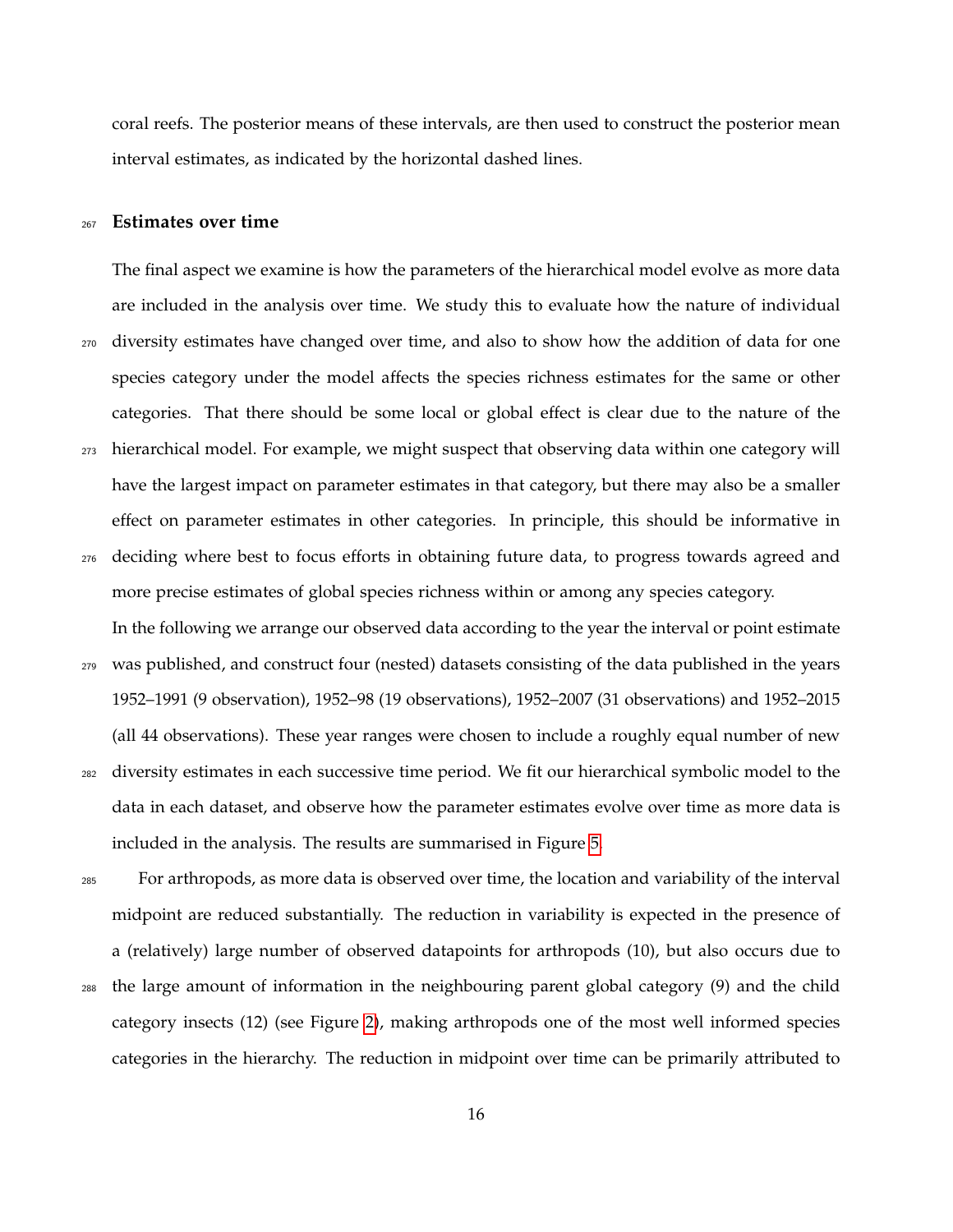$_{291}$  changes from very large early published estimates of arthropod diversity (specifically,  $x = 30$ from [Erwin](#page-23-3) [\(1982\)](#page-23-3), and  $(a, b) = (10, 80)$  from [Stork](#page-26-2) [\(1988\)](#page-26-2)), to a consistently lower sequence of eight later published estimates with a mean observed midpoint of  $\approx 6.82$  (Table [2\)](#page-27-0). Secondary <sup>294</sup> influences on the midpoint estimate are due to the need for consistency with the rest of the hierarchical model. Arthropod interval range estimates also decrease over time, but less dramatically than for the midpoint. In part, this is a result of there being less observed data for ranges than for <sup>297</sup> midpoints for the relevant categories (Figure [3:](#page-12-0) 4/10 arthropod, 3/9 global and 4/12 insect diversity estimates have unobserved ranges). The other-arthropods category is wholly determined by the insects and arthropods categories. As these are both well estimated in the presence of <sup>300</sup> large numbers of observed data, both midpoint and range of the other-arthropods category are particularly well informed, and naturally follow the information within arthropods, despite there

being no direct observations in this category. This naturally provides a precise and hierarchically <sup>303</sup> consistent estimate of the likely interval for the diversity of all unobserved arthropods.

In contrast, a less data-rich section of the hierarchy involves the beetles category (1 observation) along with the parent insects (12 observations) and the unobserved other-insects category <sup>306</sup> (see Figure [2\)](#page-8-0). Here, although the estimates for insects become more precise over time, because there is only one observation for beetles in the last time point, there is nothing to distinguish between the beetles and other-insects categories before this datapoint is observed. Hence, for the <sup>309</sup> first three time periods the midpoint and range estimates for beetles and other-insects are highly similar, with their precise values each determined as "half" the estimates for insects. Only when the single beetle estimate is included in the final timepoint can some difference be discerned in <sup>312</sup> the beetle midpoints, although with such a small amount of data this still makes differentiating between beetles and other-insects difficult. More direct observations in the beetles category would help resolve this lack of distinction between beetles and other-insects.

<sup>315</sup> As with other species categories, the global diversity estimates clearly get more precise over time as the number of direct estimates in the global category increases, and also as the number of observations at other categories (which determine the global category) also increase. As with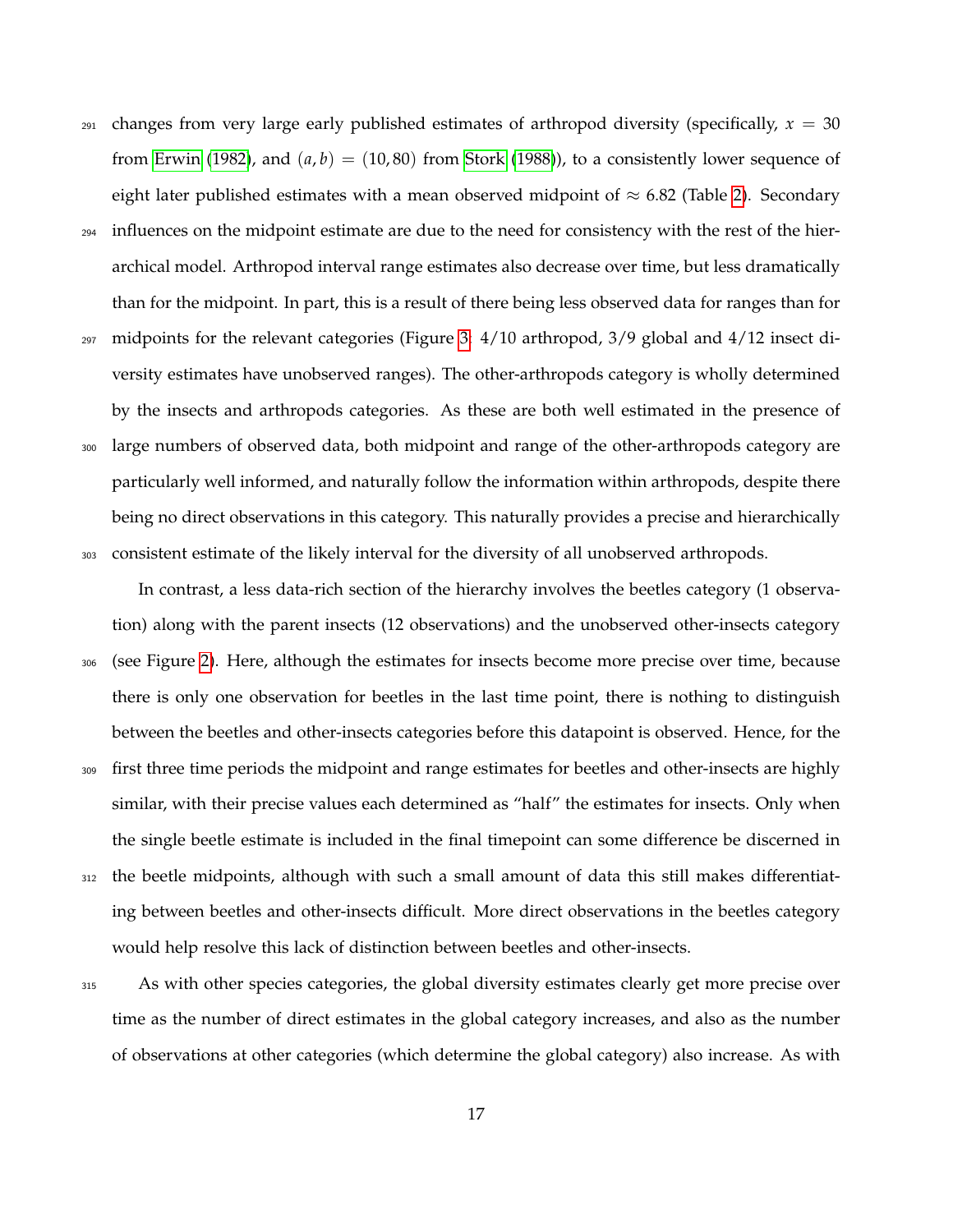- <sup>318</sup> arthropods, the drastic reduction in the location of the global species midpoint is primarily driven [b](#page-23-4)y two early and very large global diversity estimates (of  $(a, b) = (10, 100)$  from [Ehrlich and](#page-23-4) [Wilson](#page-23-4) [\(1991\)](#page-23-4) and  $x = 100$  from [May](#page-24-2) [\(1992b\)](#page-24-2)), whereas the subsequent six estimates are more
- <sup>321</sup> consistent and on a smaller scale. Part of the explanation for the changes in the nature of these estimates (and those in other categories) could arise from an increase in the sophistication of the applied methods. Similarly, in time further species estimate fluctuations could arise in the future
- <sup>324</sup> with the potential to split species and synonymise currently named species as more genetic data becomes available.

The bottom left panel illustrates the changes in the global correlation (*ρ*) between interval  $_{327}$  midpoint ( $\mu_{mi}$ ) and range ( $\mu_{ri}$ ) across all species categories. Clearly as the number of full interval observations (*a*, *b*) increases, the correlation between midpoint and range is better estimated. The full dataset analysis correlation is estimated to be moderately strong with a posterior mean of <sup>330</sup> 0.57 and a 95% HPD interval of (0.25,0.81). Finally, the bottom right panel shows the predicted missing ranges of the observed point estimate  $x = 30$  (million) taken from [Erwin](#page-23-3) [\(1982\)](#page-23-3). When there is little data, despite there being a positive correlation with the observed interval midpoints, <sup>333</sup> the predicted range is strongly influenced by the prior distribution, which places most density on smaller interval ranges. When the arthropod midpoint and range parameters become better estimated, along with their correlation ( $\rho$ ), the predicted interval associated with the  $x = 30$  point

<sup>336</sup> estimate becomes more realistic, and more accurately incorporates information from around the hierarchical model. The final mean predicted interval for this datapoint is (22.7,37.3).

## **Discussion**

<sup>339</sup> Estimates of species richness are typically, although not exclusively, constructed independently within individual realms or taxa. This means that not only are these estimates potentially inconsistent with estimates for other species categories, but there is also an estimation inefficiency in <sup>342</sup> that available information on related taxa is not being accounted for. Here, we have implemented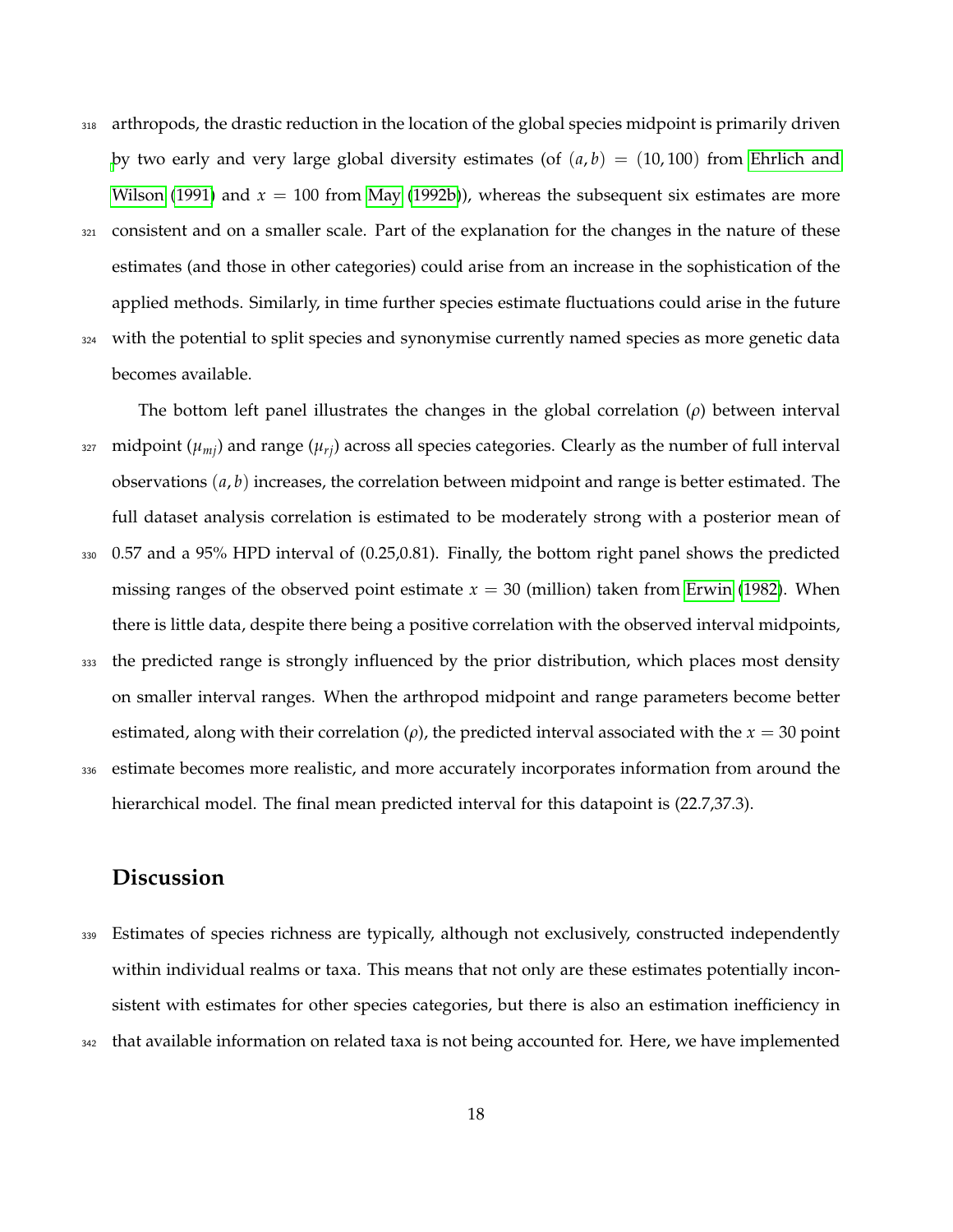<span id="page-18-0"></span>

Figure 5: Posterior means (filled circles) and 95% high density credible intervals for interval midpoints  $(\mu_{mi};$  left panels) and ranges  $(\mu_{ri};$  right panels), estimated from data from four different time periods 1952–1991, 1952–1998, 1952–2007 and 1952–2015. Panels show results for [top to bottom] arthropods, other-arthropods, beetles, insects, other-insects and global, with the number under each graphic indicating the number of directly observed estimates in each category for each time point. The bottom left panel shows the corresponding correlation between all midpoints and ranges (*ρ*) for each dataset. The bottom right panel illustrates the predictive mean interval for the associated observed arthropod point estimate of *x* = 30 taken from [Erwin](#page-23-3) [\(1982\)](#page-23-3).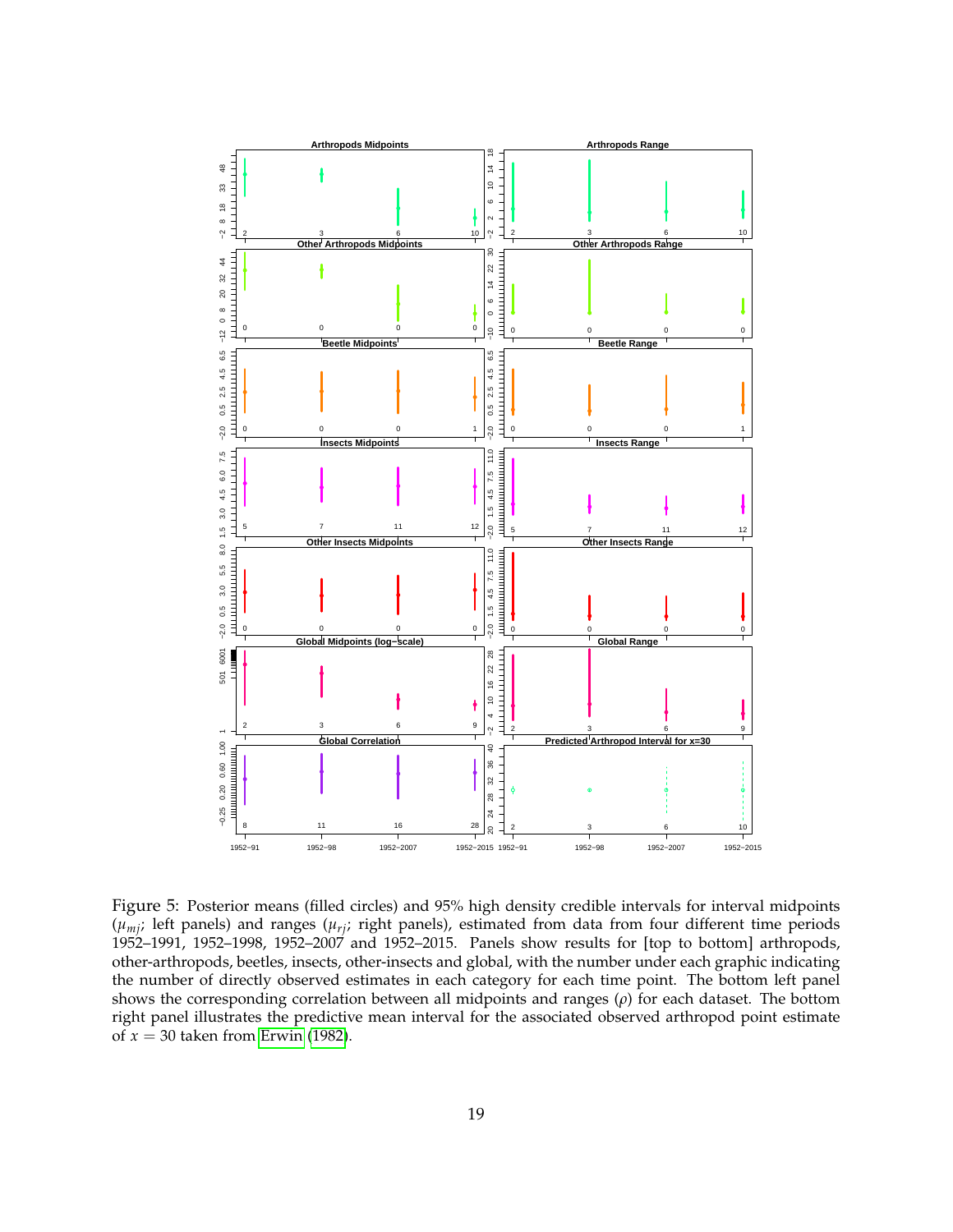a meta-analysis that addresses both of these issues, while also presenting a technique for bringing both point estimate and interval estimate data forms into the same analysis. In addition, by <sup>345</sup> adopting a hierarchical model, we have also been able to estimate the number of unobserved

species in the 'other' categories, simply as a result of requiring consistency within the hierarchical model.

- <sup>348</sup> The outputs of this analysis can be evaluated either in terms of predicted intervals (*a*, *b*) or interval midpoints  $(a + b)/2$ , if one is prepared to interpret the interval midpoint as a proxy for a point estimate. Under this interpretation, it is not assumed that the distribution within an inter-
- <sup>351</sup> val is symmetric, but merely that the midpoint is a convenient parameterisation of the location of the interval, and it must accordingly be interpreted as such. In terms of providing a single point estimate of species diversity, this interpretation must hold at least until more data on asymmet-
- $354$  rical bounds become available to permit asymmetric modelling on  $[a, x, b]$ , the complete interval plus point estimate. If the asymmetrical bounds reported to date in the literature (Table [2\)](#page-27-0) are representative of species categories, the midpoint estimates we provide here are more likely to
- <sup>357</sup> be over- rather than under-estimates. This would appear to be less of a problem than current estimates that violate the necessity of species richness categories being a finite partition of global species richness.
- <sup>360</sup> Each of our estimates (Table [1\)](#page-11-0) are broadly consistent with previous estimates in the literature, but with some differences in that they also respect the hierarchical structure of the model and thereby provide a set of estimates that are logically consistent. For example, in terres-<sup>363</sup> trial arthropods, for which species richness estimates have begun to narrow [\(Stork et al. 2015a\)](#page-26-0), our posterior mean interval of (8.51, 12.87) is wholly above the most recent interval estimate of (5.9, 7.8) by [Stork et al.](#page-26-3) [\(2015b\)](#page-26-3), although our estimate is not inconsistent with the other observed <sup>366</sup> estimates in Table [2.](#page-27-0) However it is consistent with being the sum of the insects interval estimate [o](#page-26-3)f (3.87, 6.46) and the other-arthropod estimate of (4.64, 6.41). This is not the case for e.g. [Stork](#page-26-3) [et al.](#page-26-3) [\(2015b\)](#page-26-3) who estimate the number of insect species at (2.6, 7.8) which has the same upper <sup>369</sup> endpoint as their estimate for arthropods (7.8), implying that there is a positive probability that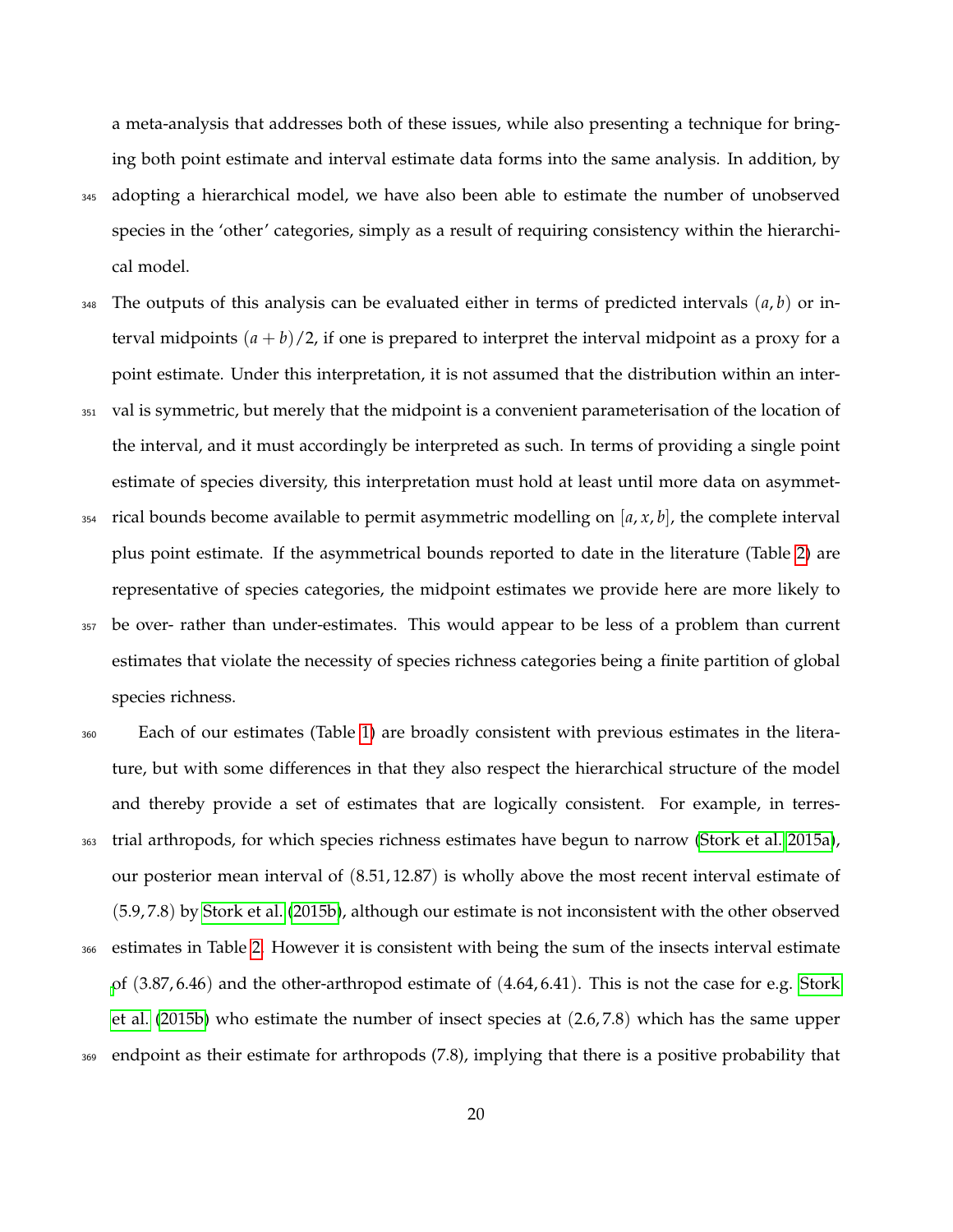there are no other species in arthropods apart from insects, or that as a proportion the number of these species is too small to be noticed given current levels of uncertainty. Similarly, the global <sup>372</sup> species richness interval estimate of (7.4, 10) by [Mora et al.](#page-25-1) [\(2011\)](#page-25-1) (and indeed, most others in Table [2\)](#page-27-0) does not overlap our global posterior mean interval of (20.25, 25.61), determined using currently available species diversity estimates. Again, most reported estimates of global species <sup>375</sup> richness are just not consistent with the estimates in other species categories – explicitly, they are too low when taking into consideration our hierarchical model.

However, our approach does have some caveats. Primarily, we have assumed that our ob-<sup>378</sup> served data are independent of each other, and that within any species category the data represent unbiased estimates of the same quantity over time. The first of these assumptions is unlikely [t](#page-23-5)o be true as several of the estimates in Table [2](#page-27-0) come from the same published study (e.g. [Costello](#page-23-5) <sup>381</sup> [et al. 2011;](#page-23-5) [Hamilton et al. 2010;](#page-23-6) [Novotny et al. 2002;](#page-25-2) [Raven et al. 2000;](#page-25-3) [Stork et al. 2015b](#page-26-3) and each provide multiple estimates). The second assumption is also unlikely to be true as knowledge has increased since the global species richness estimate of  $(3, 4)$  by [Raven](#page-25-4)  $(1983)$ , definitions of which <sup>384</sup> species are in which category have changed, and the number of actual species has itself changed through the wide spread application of molecular genetic analyses with the power to split cryptic species and synonymize morphospecies. Together this implies there are potential quality issues <sup>387</sup> with these data and the methods used to analyse them that need to be acknowledged. In our opinion, it should no longer be acceptable to simply claim primacy of some method of estimation of global species richness over all others without first ensuring that the method does not violate <sup>390</sup> the finite partition of global species richness within and beyond the taxa of interest, nor without presenting some form of validation of the degree to which the method provides more accurate and precise estimates. Opportunities, however, for such validation will be limited but may in <sup>393</sup> some circumstances be supported by the application of expert knowledge [\(Fisher et al.](#page-23-0) [\(2015\)](#page-23-0)). Superior logic could be argued, for example, if an estimation method incorporates more realistic assumptions and knowledge about how species are distributed in space that were absent <sup>396</sup> from previous methods. Such knowledge of these spatial distributions could also make avail-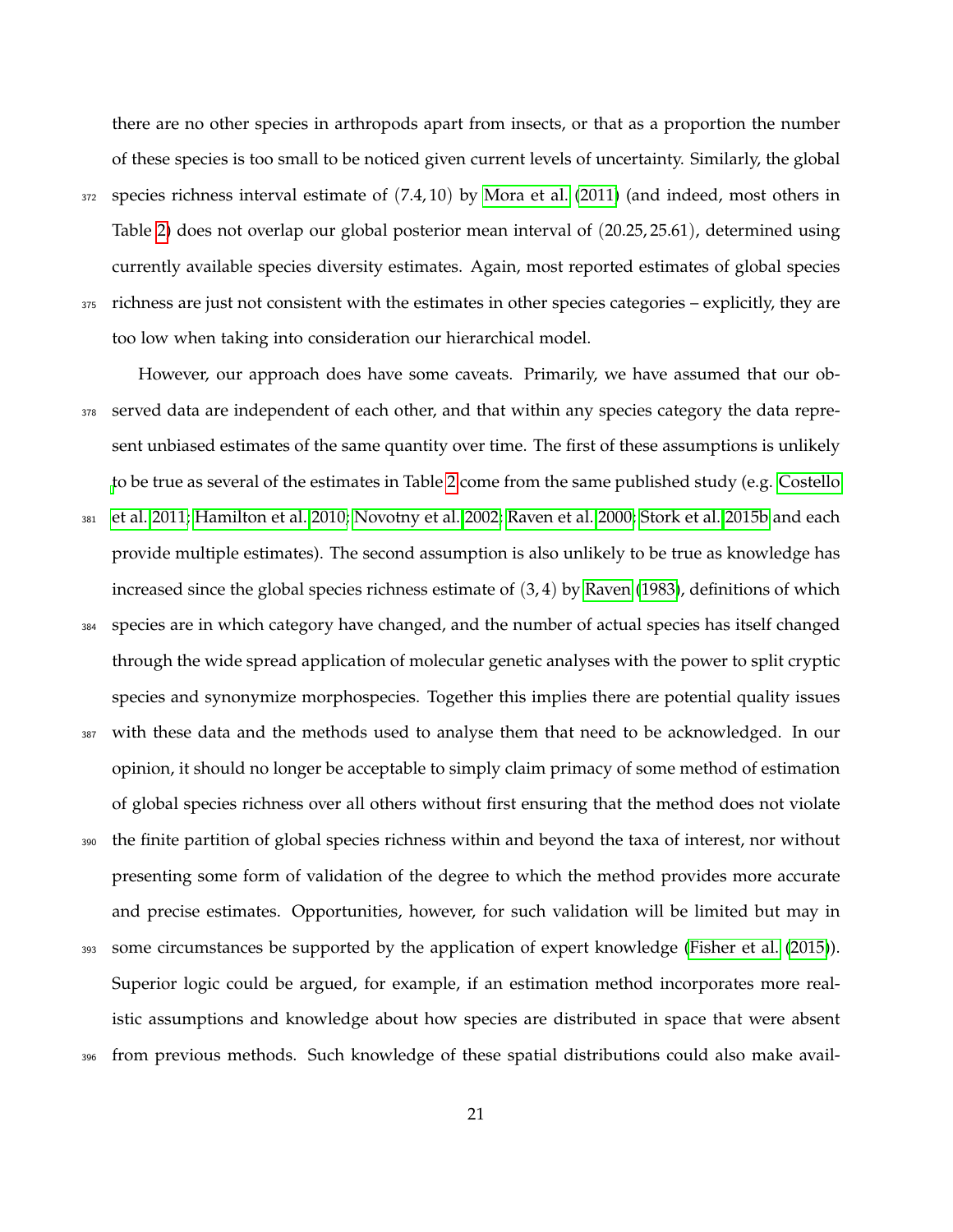able information from numerous estimates of species richness at sub-global scales, but doing so will require additional model complexity to accommodate estimates of beta-diversity. Whatever <sup>399</sup> the case, the implications of these choices on the results obtained should be clearly presented. Where these things can be accomplished, it may be justified to weight the contributions to the likelihood of each observed data point or interval, according to the explicit justification of its <sup>402</sup> reliability. Fully reliable observations would be weighted 1, completely unreliable observations 0, and so would be effectively removed from the analysis, as we implemented here with May's 1992 estimate of the number of terrestrial species. Multiple dependent observations from the <sup>405</sup> same study would receive a weight between these extremes. Ultimately, however, true validation and confidence in these estimates will only be available over the longer-term as the discovery of new species and their taxonomy and systematics proceeds. This progress will provide the <sup>408</sup> opportunity to adaptively learn from testing new estimates against old to assess progress toward convergence as these new estimates propagate up through the hierarchy, and thereby, facilitating the exploration of the consequences of these new estimates on estimates of global species <sup>411</sup> richness.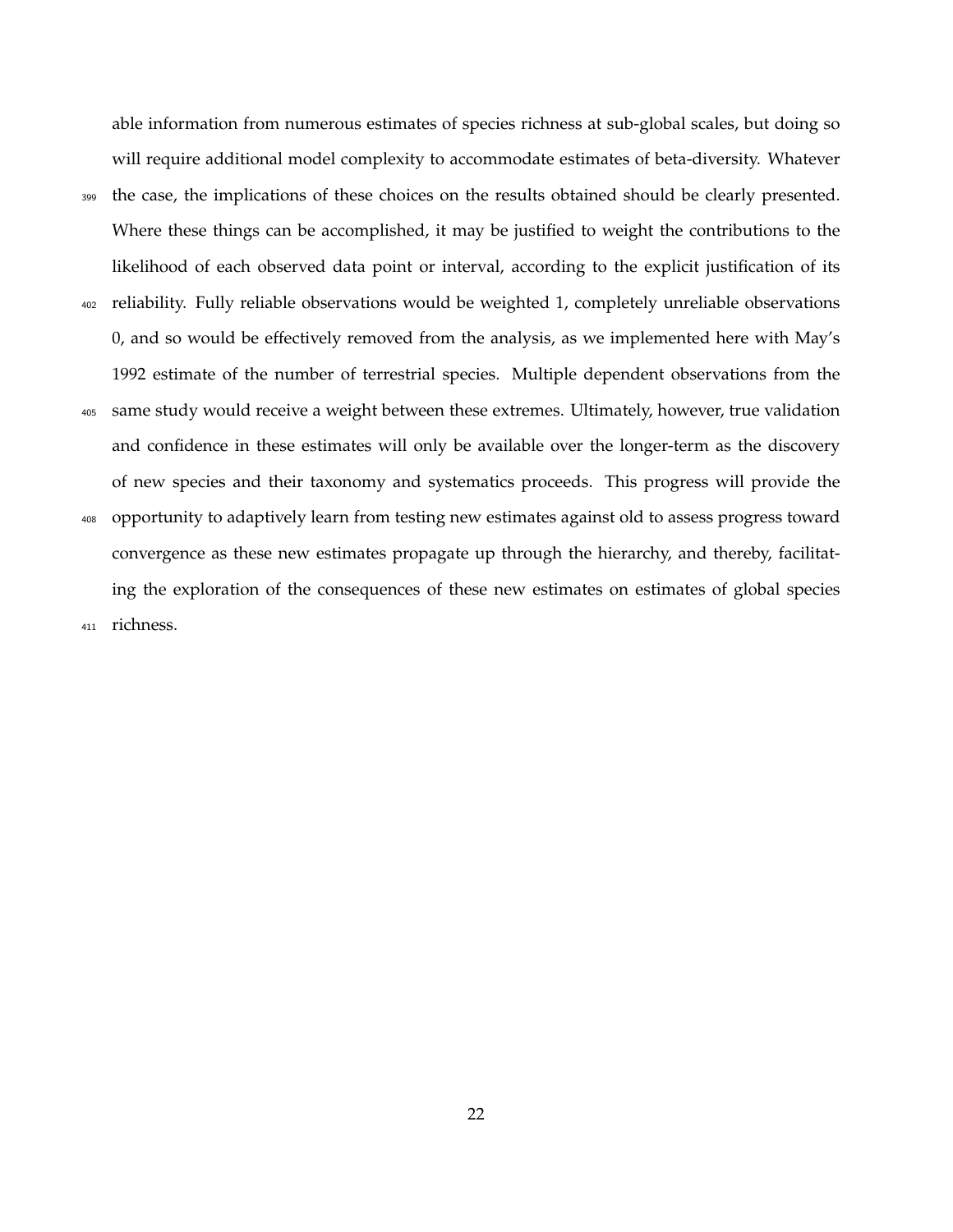# **References**

<span id="page-22-8"></span>Appeltans, W., S. T. Ahyong, G. Anderson, M. V. Angel, T. Artois, N. Bailly, R. Bamber, A. Barber,

<sup>414</sup> I. Bartsch, A. Berta, et al. (2012). The magnitude of global marine species diversity. *Current Biology 22*(23), 2189–2202.

<span id="page-22-9"></span>Basset, Y., G. Samuelson, A. Allison, and S. Miller (1996). How many species of host-specific

- <span id="page-22-3"></span><sup>417</sup> insects feed on a species of tropical tree? *Biological Journal of the Linnean Society 59*(2), 201–216.
	- Benayas, J. M. R., A. C. Newton, A. Diaz, and J. M. Bullock (2009). Enhancement of biodiversity and ecosystem services by ecological restoration: a meta-analysis. *Science 325*(5944), 1121–1124.
- <span id="page-22-4"></span><sup>420</sup> Billard, L. and E. Diday (2007). *Symbolic Data Analysis : Conceptual Statistics and Data Mining*. John Wiley and Sons Ltd.

<span id="page-22-7"></span>Bouchet, P. and C. M. Duarte (2006). The exploration of marine biodiversity: scientific and <sup>423</sup> technological challenges. *Fundación BBVA 33*.

- <span id="page-22-5"></span>Brito, P. and A. P. Duarte Silva (2012). Modelling interval data with normal and skew-normal distributions. *Journal of Applied Statistics 39*(1), 3–20.
- <span id="page-22-0"></span><sup>426</sup> Caley, M. J., R. Fisher, and K. Mengersen (2014). Global species richness estimates have not converged. *Trends in Ecology & Evolution 29*(4), 187–188.

<span id="page-22-6"></span>Carpenter, B., A. Gelman, M. Hoffman, D. Lee, B. Goodrich, M. Betancourt, M. Brubaker, J. Guo,

<sup>429</sup> P. Li, and A. Riddell (2015). Stan: A probabilistic programming language. *Journal of Statistical Software*, in press.

<span id="page-22-2"></span>Ceballos, G., P. R. Ehrlich, A. D. Barnosky, A. García, R. M. Pringle, and T. M. Palmer (2015).

<sup>432</sup> Accelerated modern human–induced species losses: Entering the sixth mass extinction. *Science Advances 1*(5), e1400253.

<span id="page-22-1"></span>Costello, M. J., R. M. May, and N. E. Stork (2013). Can we name earth's species before they go <sup>435</sup> extinct? *Science 339*(6118), 413–416.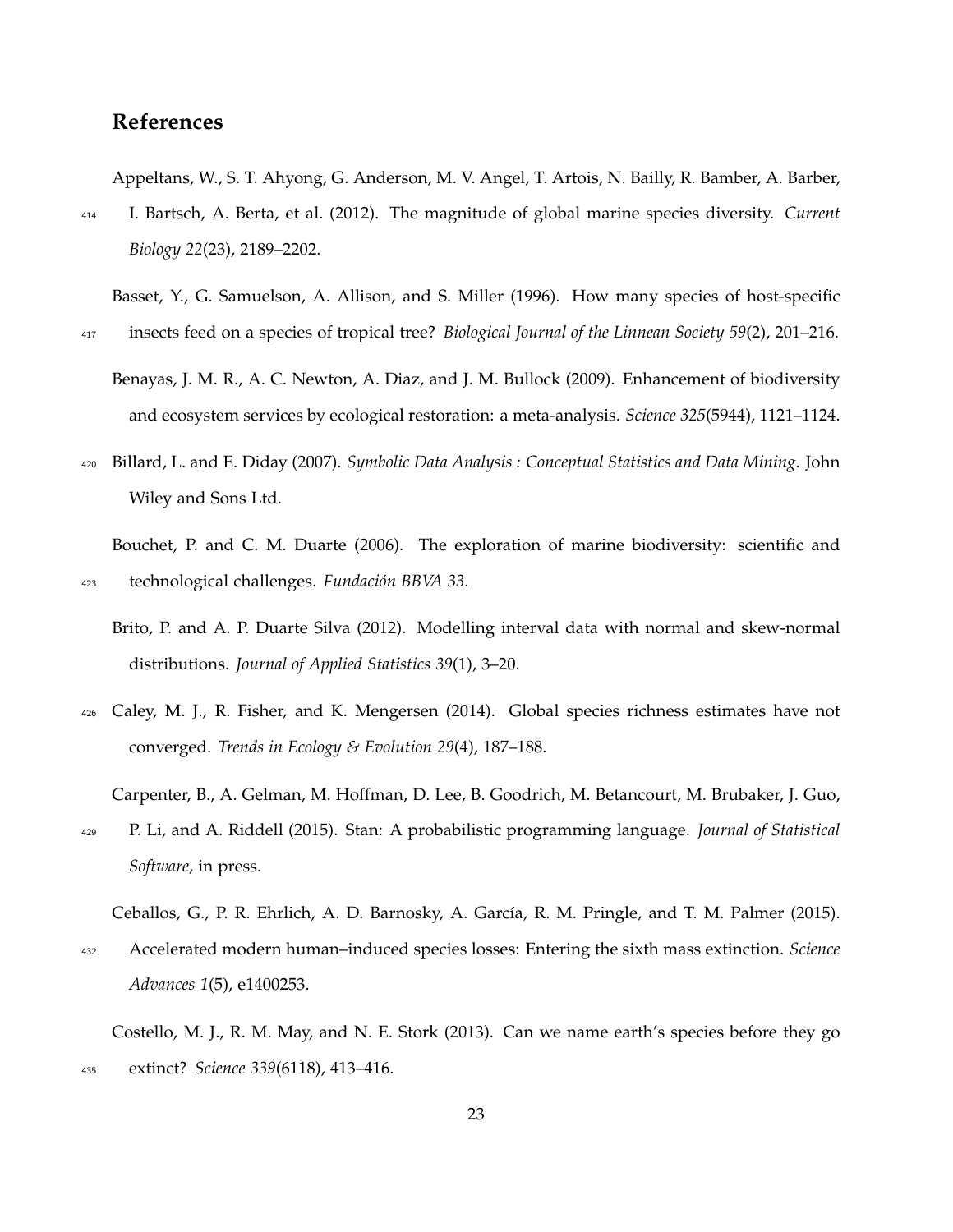<span id="page-23-5"></span>Costello, M. J., S. Wilson, and B. Houlding (2011). Predicting total global species richness using rates of species description and estimates of taxonomic effort. *Systematic Biology*, syr080.

<span id="page-23-7"></span><sup>438</sup> Cracraft, J. and F. T. Grifo (1999). *The living planet in crisis: biodiversity science and policy*. Columbia University Press.

<span id="page-23-4"></span>Ehrlich, P. R. and E. O. Wilson (1991). Biodiversity studies: science and policy. *Science 253*(5021), <sup>441</sup> 758.

- <span id="page-23-3"></span>Erwin, T. L. (1982). Tropical forests: their richness in coleoptera and other arthropod species. *Coleopterists Bulletin 36*(1), 74–75.
- <span id="page-23-0"></span><sup>444</sup> Fisher, R., R. A. O'Leary, S. Low-Choy, K. Mengersen, N. Knowlton, R. E. Brainard, and M. J. Caley (2015). Species richness on coral reefs and the pursuit of convergent global estimates. *Current Biology 25*(4), 500–505.
- <span id="page-23-10"></span><sup>447</sup> Gaston, K. J. (1991). The magnitude of global insect species richness. *Conservation biology 5*(3), 283–296.

<span id="page-23-2"></span>Gelman, A. et al. (2006). Prior distributions for variance parameters in hierarchical models (Com-<sup>450</sup> ment on a paper by Browne and Draper). *Bayesian Analysis 1*(3), 515–534.

<span id="page-23-1"></span>Gelman, A., J. B. Carlin, and H. S. Stern (2003). *Bayesian Data Analysis*. Chapman & Hall/CRC Press.

<span id="page-23-9"></span><sup>453</sup> Grassle, J. F. and N. J. Maciolek (1992). Deep-sea species richness: Regional and local diversity estimates from quantitative bottom samples. *American Naturalist*, 313–341.

<span id="page-23-8"></span>Groombridge, B. and M. D. Jenkins (2002). World atlas of biodiversity. *Prepared by the UNEP* <sup>456</sup> *World Conservation Monitoring Centre. Unversity of California Press, Berkeley*.

<sup>459</sup> tropical arthropod species richness. *The American Naturalist 176*(1), 90–95.

<span id="page-23-6"></span>Hamilton, A. J., Y. Basset, K. K. Benke, P. S. Grimbacher, S. E. Miller, V. Novotny, G. A. Samuelson, ` N. E. Stork, G. D. Weiblen, and J. D. Yen (2010). Quantifying uncertainty in estimation of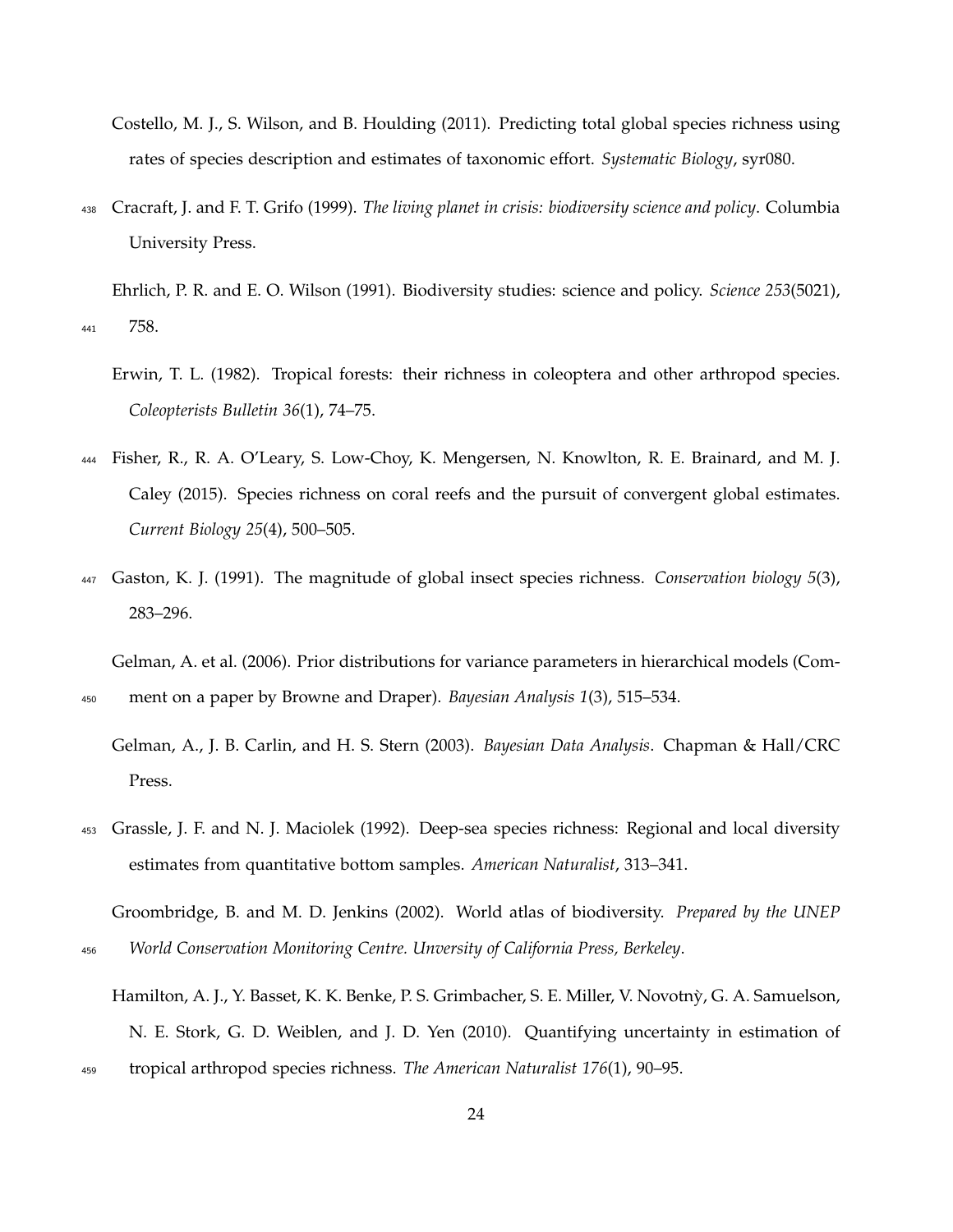<span id="page-24-8"></span>Hamilton, A. J., V. Novotny, E. K. Waters, Y. Basset, K. K. Benke, P. S. Grimbacher, S. E. Miller, ` G. A. Samuelson, G. D. Weiblen, J. D. Yen, et al. (2013). Estimating global arthropod species <sup>462</sup> richness: refining probabilistic models using probability bounds analysis. *Oecologia 171*(2), 357–365.

<span id="page-24-10"></span>Hammond, P. (1995). Described and estimated species numbers: an objective assessment of <sup>465</sup> current knowledge. *Microbial diversity and ecosystem function*, 29–71.

- <span id="page-24-9"></span>Hodkinson, I. and D. Casson (1991). A lesser predilection for bugs: Hemiptera (insecta) diversity in tropical rain forests. *Biological Journal of the Linnean Society 43*(2), 101–109.
- <span id="page-24-5"></span><span id="page-24-0"></span><sup>468</sup> Hunter, P. (2007). The human impact on biological diversity. *EMBO reports 8*(4), 316–318.

Knowlton, N., R. E. Brainard, R. Fisher, M. Moews, L. Plaisance, and M. J. Caley (2010). Coral reef biodiversity. *Life in the Worlds Oceans: Diversity Distribution and Abundance*, 65–74.

<span id="page-24-7"></span><sup>471</sup> Lambshead, P. (1993). Recent developments in marine benthic biodiversity research. *Oceanis 19*, 5–5.

<span id="page-24-4"></span>Le-Rademacher, J. and L. Billard (2011). Likelihood functions and some maximum likelihood <sup>474</sup> estimators for symbolic data. *Journal of Statistical Planning and Inference 141*(4), 1593–1602.

<span id="page-24-3"></span><span id="page-24-2"></span>May, R. M. (1992a). Bottoms up for the oceans. *Nature 357*, 278–279.

May, R. M. (1992b). How many species inhabit the earth. *Scientific American 267*(4), 42–48.

<span id="page-24-6"></span><sup>477</sup> May, R. M. and R. Beverton (1990). How many species?[and discussion]. *Philosophical Transactions of the Royal Society of London B: Biological Sciences 330*(1257), 293–304.

<span id="page-24-1"></span>Mooney, H., A. Larigauderie, M. Cesario, T. Elmquist, O. Hoegh-Guldberg, S. Lavorel, G. M.

<sup>480</sup> Mace, M. Palmer, R. Scholes, and T. Yahara (2009). Biodiversity, climate change, and ecosystem services. *Current Opinion in Environmental Sustainability 1*(1), 46–54.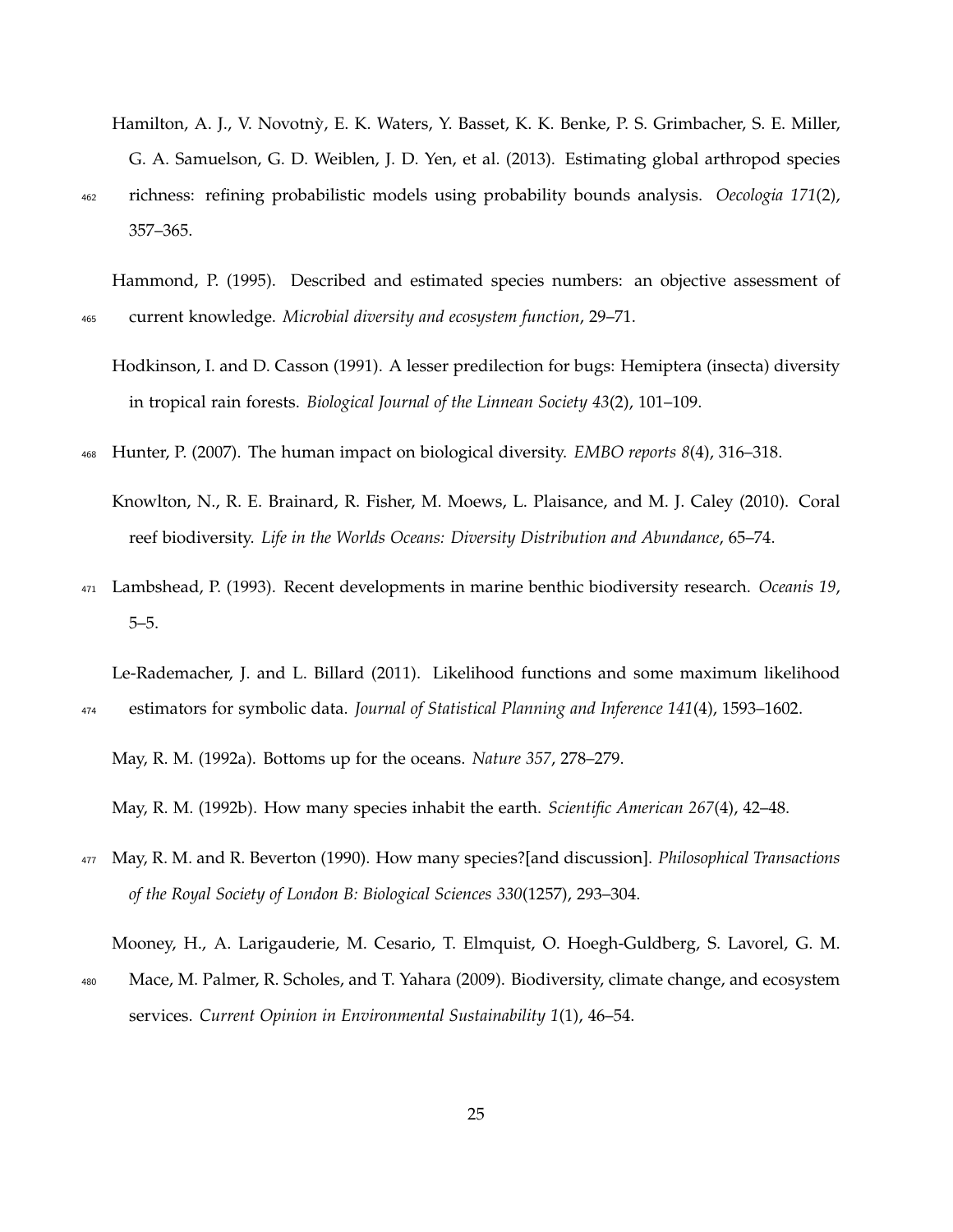<span id="page-25-1"></span>Mora, C., D. P. Tittensor, S. Adl, A. G. Simpson, and B. Worm (2011). How many species are <sup>483</sup> there on earth and in the ocean? *PLoS Biol 9*(8), e1001127.

- <span id="page-25-9"></span>Nielsen, E. S. and L. A. Mound (2000). Global diversity of insects: the problems of estimating numbers. *Nature and human society: The quest for a sustainable world*, 213–222.
- <span id="page-25-2"></span><sup>486</sup> Novotny, V., Y. Basset, S. E. Miller, G. D. Weiblen, B. Bremer, L. Cizek, and P. Drozd (2002). Low host specificity of herbivorous insects in a tropical forest. *Nature 416*(6883), 841–844.

<span id="page-25-7"></span>ØDegaard, F. (2000). How many species of arthropods? Erwin's estimate revised. *Biological* <sup>489</sup> *Journal of the Linnean Society 71*(4), 583–597.

<span id="page-25-0"></span>Pimm, S. L., C. N. Jenkins, R. Abell, T. M. Brooks, J. L. Gittleman, L. N. Joppa, P. H. Raven, C. M. Roberts, and J. O. Sexton (2014). The biodiversity of species and their rates of extinction,

<span id="page-25-4"></span><sup>492</sup> distribution, and protection. *Science 344*(6187), 1246752.

<span id="page-25-3"></span><sup>495</sup> Raven, P. H. et al. (2000). *Nature and human society: the quest for a sustainable world*. National Academies.

<span id="page-25-10"></span>Raven, P. H. and D. K. Yeates (2007). Australian biodiversity: threats for the present, opportunities <sup>498</sup> for the future. *Australian Journal of Entomology 46*(3), 177–187.

<span id="page-25-5"></span><sup>501</sup> Reaka-Kudla, M. L., D. E. Wilson, and E. O. Wilson (1996). *Biodiversity II: understanding and protecting our biological resources*. Joseph Henry Press.

<span id="page-25-8"></span>Sabrosky, C. W. (1953). How many insects are there? *Systematic Zoology 2*(1), 31–36.

Raven, P. H. (1983). The challenge of tropical biology. *Bulletin of the Entomological Society of America 29*(1), 4–13.

<span id="page-25-6"></span>Reaka-Kudla (2005). *Biodiversity of Caribbean coral reefs. In: Caribbean Marine Biodiversity: The Known and the Unknown.* DEStech Publications.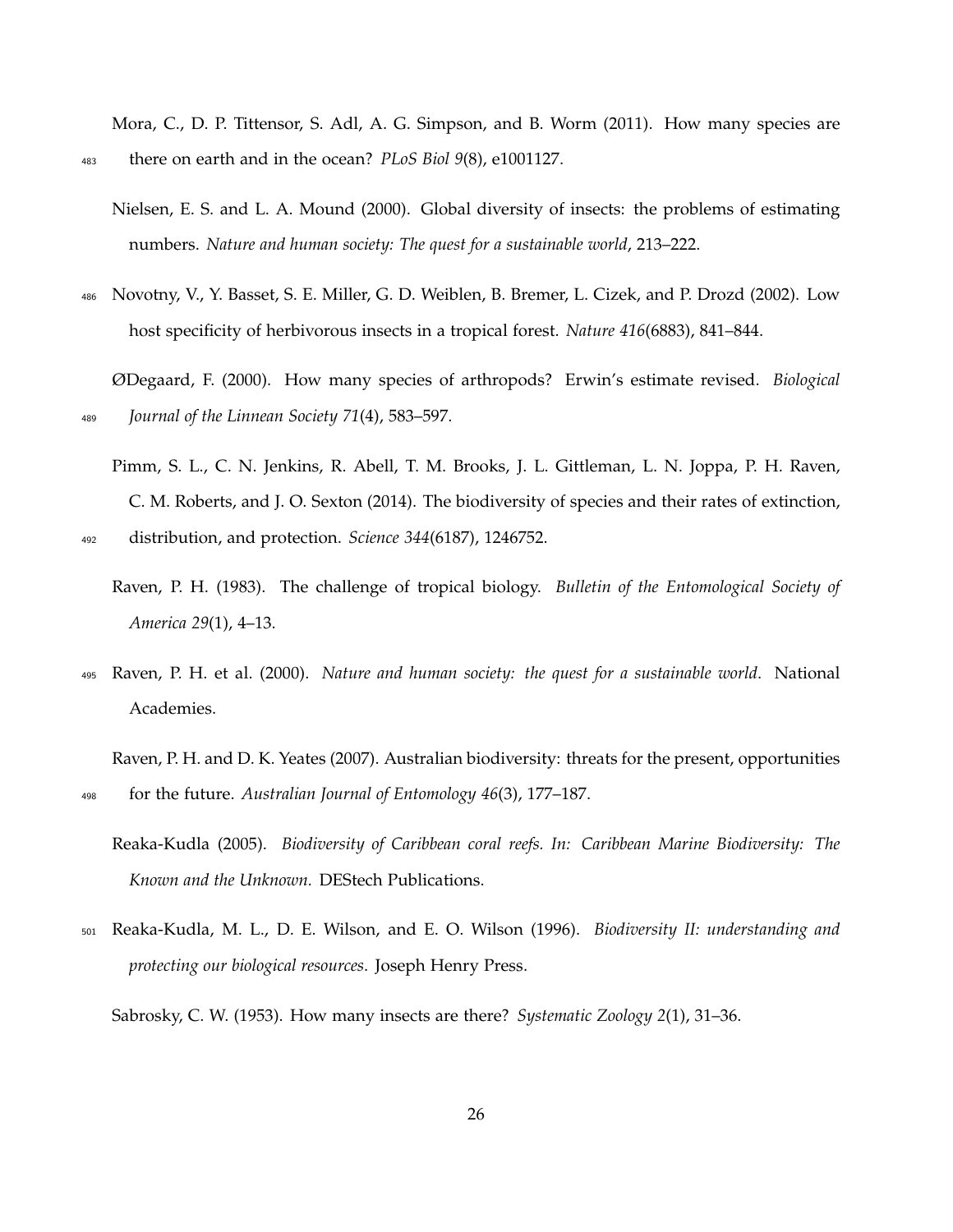<span id="page-26-4"></span><sup>504</sup> Small, A. M., W. H. Adey, and D. Spoon (1998). Are current estimates of coral reef biodiversity too low? The view through the window of a microcosm. *Atoll Research Bulletin 450*, 20.

<span id="page-26-5"></span>Stork, N. and K. Gaston (1990). Counting species one by one. *New Scientist 127*(1729), 43–47.

- <span id="page-26-2"></span><sup>507</sup> Stork, N. E. (1988). Insect diversity: facts, fiction and speculation. *Biological Journal of the Linnean Society 35*(4), 321–337.
- <span id="page-26-0"></span>Stork, N. E., J. McBroom, C. Gely, and A. J. Hamilton (2015a). New approaches narrow global <sup>510</sup> species estimates for beetles, insects, and terrestrial arthropods. *Proceedings of the National Academy of Sciences 112*(24), 7519–7523.

<span id="page-26-3"></span>Stork, N. E., J. McBroom, C. Gely, and A. J. Hamilton (2015b). New approaches narrow global

<sup>513</sup> species estimates for beetles, insects, and terrestrial arthropods. *Proceedings of the National Academy of Sciences 112*(24), 7519–7523.

<span id="page-26-1"></span>Zhang, X. and S. A. Sisson (2016). Constructing likelihood functions for interval valued data. <sup>516</sup> *arXiv:1608.00107*.